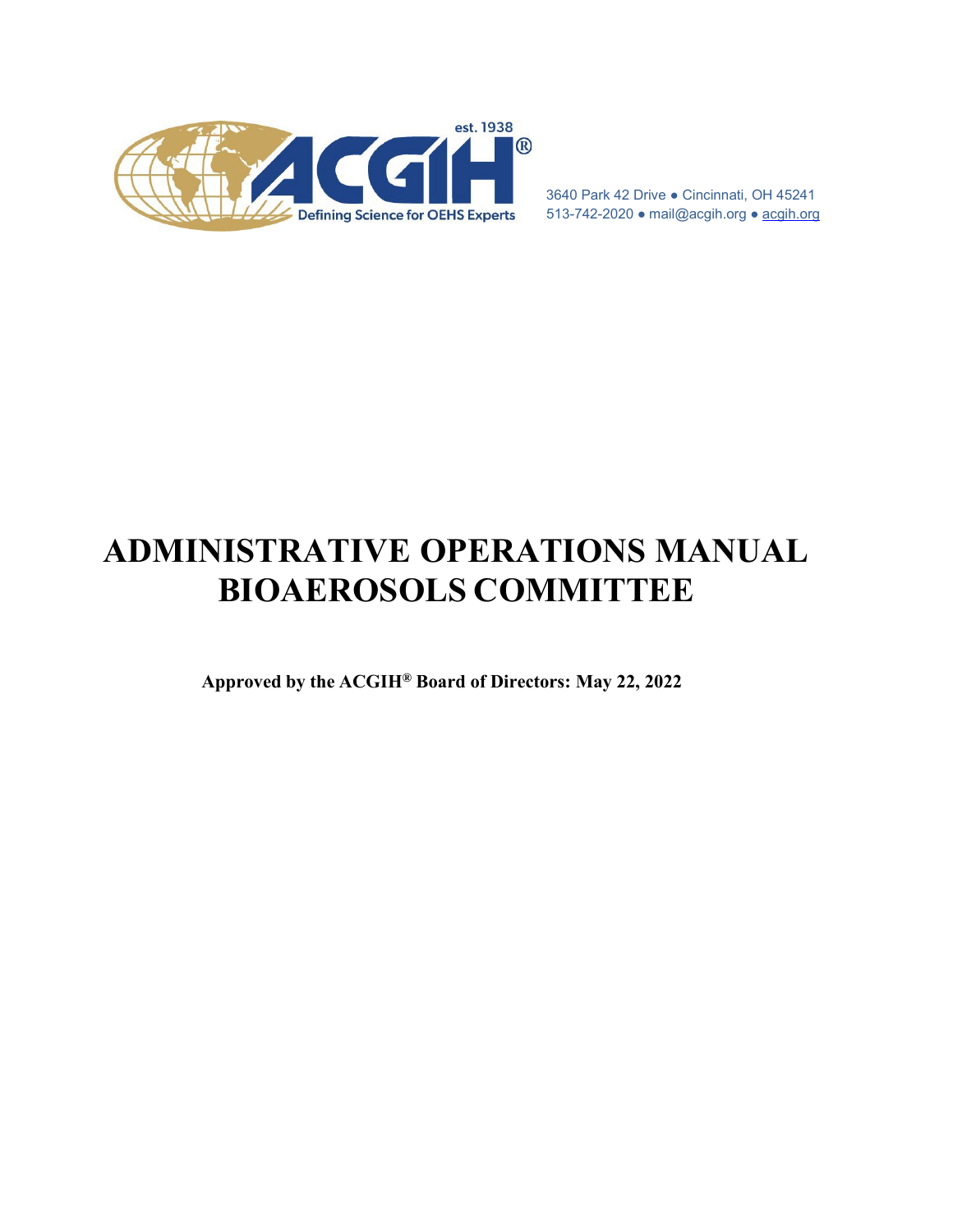## **Committee Mission**

The Bioaerosols Committee is appointed by the Board of Directors of ACGIH<sup>®</sup>. The purpose of the committee is to compile and disseminate information on biological agents that may become airborne, to develop recommendations for assessment, control, remediation, and prevention of such hazards, and to establish criteria, as appropriate, for biological agent exposure limits. This Committee's vision is to be a respected, worldwide leader in the development and dissemination of information on bioaerosols and biological agent exposure guidelines.

The mission of the Committee is to develop guidelines that advance the field of bioaerosols and are:

- scientifically credible and valid,
- reliable,
- understandable and clearly presented, and
- produced with a balanced, unbiased, and clearly-defined process.

The Bioaerosols Committee operates under the Bylaws of ACGIH® and the administrative policies and procedures approved by the ACGIH® Board of Directors.

#### **Membership**

#### *Eligibility*

A range of professional affiliations is necessary to ensure a balance of disciplines and bias; however, the Committee will consist of a simple majority of members professionally affiliated with academia or government. Committee members serve in their individual capacity and do not serve as representatives of their organization or their employer. Each member of the Committee will have full voting rights for the purposes of the business of the Committee. Committee leadership (Committee Chair and Vice Chair) must be Voting Members of ACGIH®. Each member, Member Candidate, and consultant must have participated in the annual Conflict of Interest declaration and have signed an annual Conflict of Interest disclosure statement.

#### *Member Selection*

Individuals interested in joining the Committee will be asked to complete an application [\(Appendix A\)](#page-0-0) and provide a current résumé or curriculum vitae. The Committee will review these documents and determine whether the applicant is eligible and has qualifications that fit the current needs of the Committee.

The following criteria will be used to evaluate an applicant for membership:

- Disciplinary training and education
- Professional background
- Past relevant experience
- Personal attributes necessary to meet Committee goals

The following criteria will be used to assess the overall membership of the Committee and each new member applicant:

- The Committee should have a mix of persons who have expertise in one or more of the following: industrial hygiene, building sciences, environmental or occupational medicine, ventilation systems, microbiology, mycology, or other related specialties.
- Preference will be given to individuals with ten (10) or more years of professional experience, with multi-disciplinary backgrounds, and with an advanced degree in their field of expertise.
- Individuals should demonstrate effective writing capabilities and communication skills through publications, presentations, and/or other activities.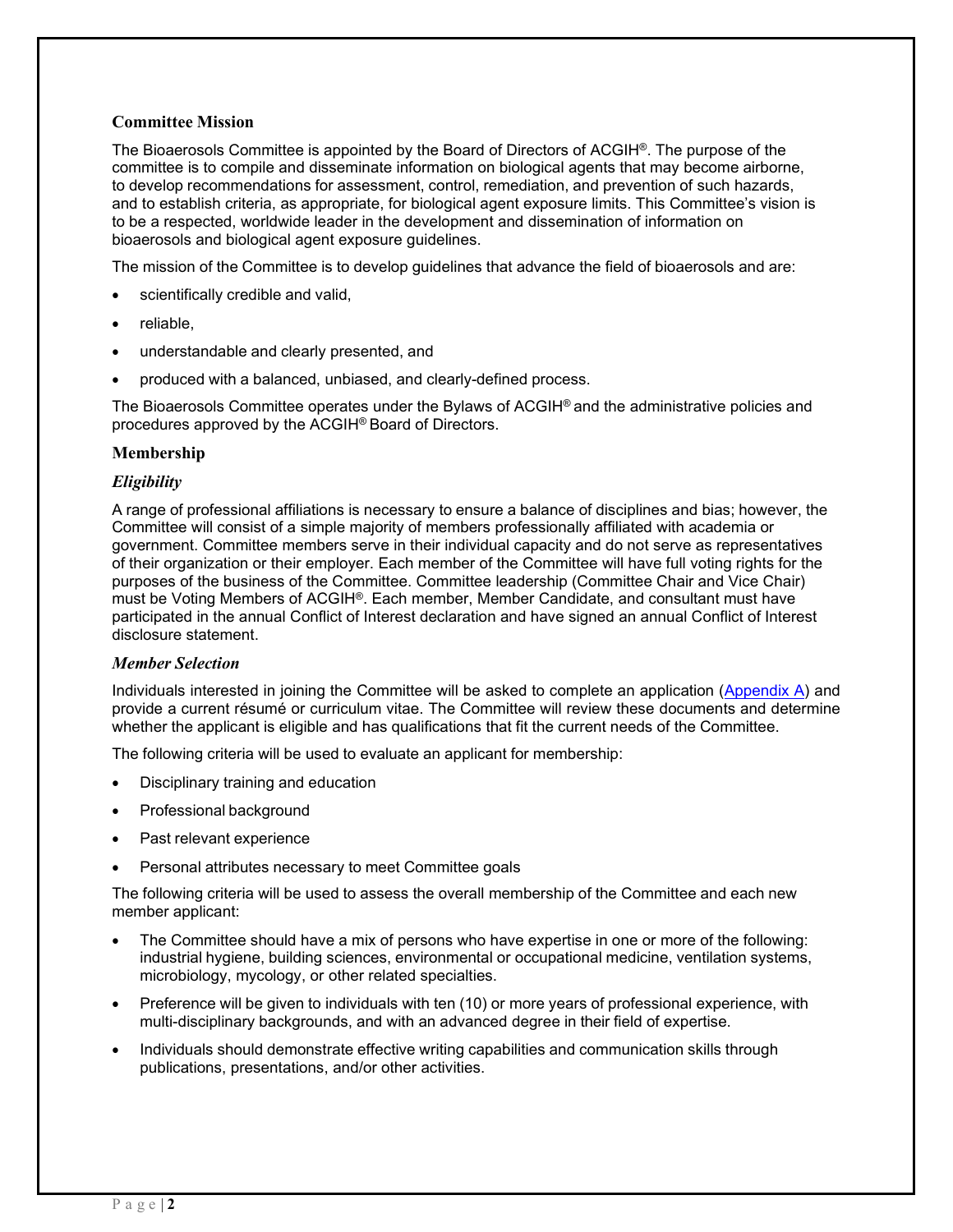• Individuals will be goal-oriented and self-managed to accept and perform assignments as determined by the Committee.

Any individual interested in volunteering on the Bioaerosols Committee will be sent an application form by staff. Applicants will be informed of membership expectations and responsibilities of the Bioaerosols Committee [\(Appendix B\)](#page-15-0) and will be asked to review and accept these responsibilities as part of their application. Staff will review the completeness of applications received and issue a letter confirming receipt. Complete applications and résumés/curricula vitae will be forwarded to the Chair of the Bioaerosols Committee.

The Committee members will then be notified by the Chair of the names of applicants under consideration. The Chair will ask the Committee members for an assessment of the applicant. The Committee will review and consider all new applicants at least once per year, or more frequently if necessary. If the Committee agrees the applicant is acceptable and there is continued interest between both parties, the Chair will assess each application considering all Committee feedback and forward to the ACGIH® Board of Directors those name(s) he/she recommends for approval to appoint as a member candidate. After Board approval, the Chair may extend an invitation to the member candidate to attend and participate at the next Committee meeting.

Once appointed by the Board of Directors, the Member Candidate will be asked to fully participate in all Committee activities for a minimum candidacy period of one (1) year. The Chair will identify and assign responsibilities to the Member Candidate during this time. All responsibilities and expectations must be fulfilled to the satisfaction of the Chair for consideration of advancement to formal membership. At the discretion of the Chair, the candidacy period may be shortened or extended for more than one year. The candidacy period for any individual may be extended beyond one year if he/she fails to satisfy all responsibilities and expectations as assigned but makes satisfactory progress within the candidacy period. The candidate may be considered for formal membership the following year provided all assigned responsibilities and expectations have been fulfilled during the second year.

The Chair will solicit input from all Committee members concerning membership for member candidates that successfully complete their candidacy period. The Bioaerosols Committee Chair will evaluate each member candidate and make the final decision concerning a recommendation for membership. Names and résumés/curricula vitae of recommended member candidates will then be forwarded by the Chair to the ACGIH® Board of Directors for a decision regarding approval and formal appointment.

Should a member candidate not fulfil the criteria of membership, a letter will be sent by the Bioaerosols Committee Chair thanking the member candidate for his/her interest. Should a member candidate not be selected for other reasons, a letter will be sent by staff thanking the person and asking for interest in participating as a consultant on future tasks or assignments as needed or as requested by the Bioaerosols Committee Chair.

# *Responsibilities and Expectations*

The Bioaerosols Committee follows the Membership Expectations and Responsibilities requirements as described in [Appendix](#page-15-0) B.

Bioaerosols Committee members are expected to contribute to the work of the Committee. This includes attending scheduled face-to-face meetings and scheduled teleconferences, preparing and reviewing all publications and chapters, including *Bioaerosols: Assessment and Control* and the Biologically Derived Airborne Contaminants chapter in the annual *TLVs® and BEIs®* booklet, as assigned, contributing to the development of educational and outreach activities (such as webinars and training conferences), and participating in Committee administrative functions. These expectations may vary for individual members, depending on other activities undertaken within the Committee. Individual members will negotiate their activities with the Committee Chair. More senior members will also be expected to provide guidance and mentorship to new members.

Members are expected to comply with all policies and procedures of ACGIH®. They are expected to always interact in a collegial fashion with other members of the Committee and staff.

Participation on the Committee is a privilege that must be continually earned through ongoing productivity, participation, and collegial behavior. When considering re-appointment, the Chair may ask each member to describe in writing their intentions to continue on the Committee. The Chair, in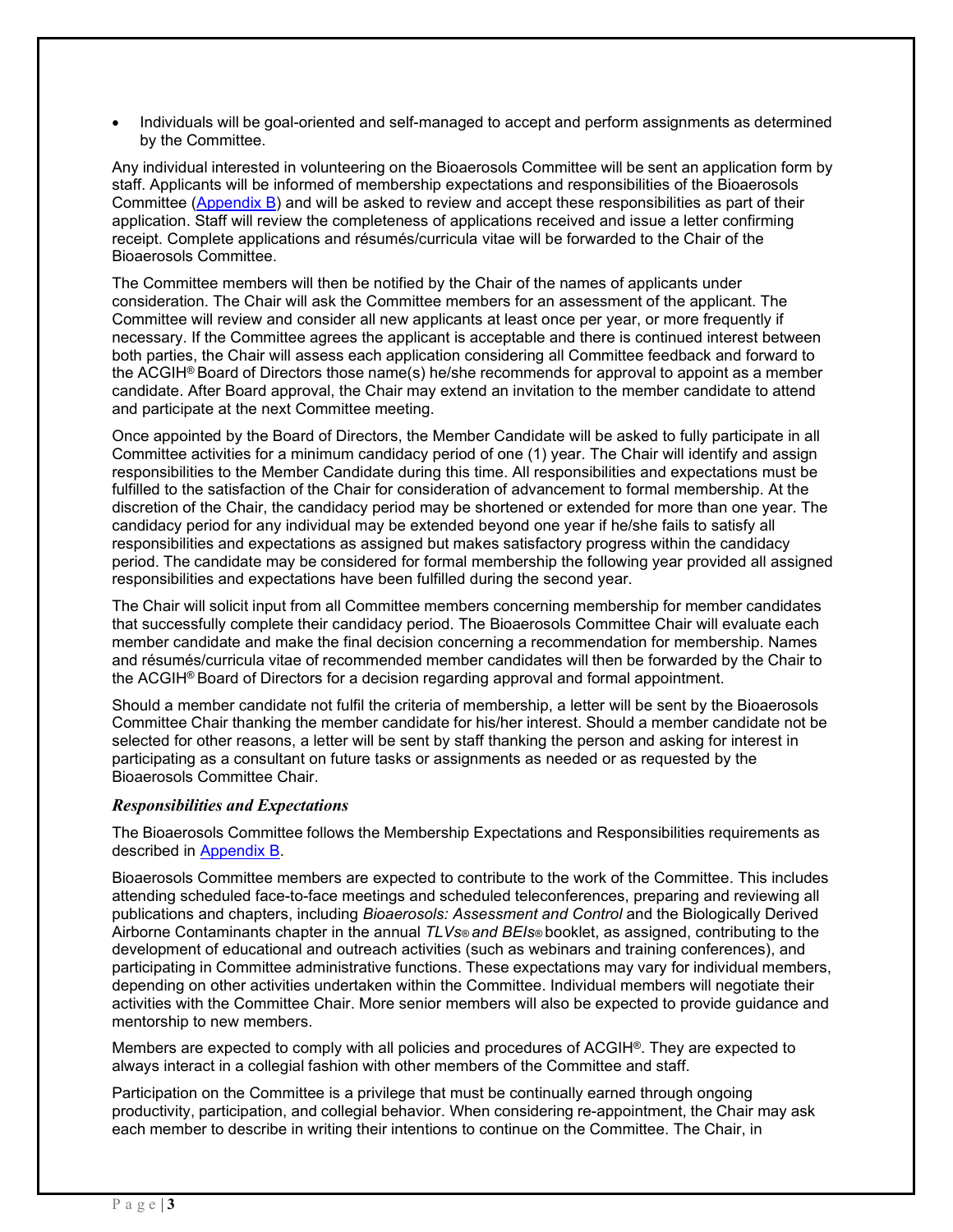consultation with the Vice Chair, will review each member's letter of intent considering all membership expectations such as, but not limited to, previous meeting attendance, participation on teleconferences, successful completion of all assignments, and tenure on the Committee. If the Chair believes thateach member has satisfactorily met all responsibilities and expectations, they may then be recommendedfor reappointment.

## *Terms*

Members are expected to serve a three (3) year term contingent upon a review of accomplishments and annual re-appointment by the ACGIH® Board of Directors. Membership terms begin on January 1. The Committee Chair may consult with the members of the Committee prior to recommending appointment. Expectations for continuing membership include:

- Attendance at and constructive contributions to meetings and teleconferences.
- Preparing and reviewing all publications and/or chapters, as assigned.
- Contributing to the development of educational and outreach opportunities, as assigned, and
- Contributing to the administrative functions of the Committee, as assigned.

Member contributions to the work of the Committee and progress on assignments will be evaluated on an annual basis by the Committee Chair in consultation with the Vice Chair and vetted by the Committee throughout the year.

### *Member Candidates*

The Bioaerosols Committee may choose to invite potential members to participate in Committee activities as "member candidates" before recommending them for formal appointment. This practice allows the potential member to understand the role of Committee members and allows the Committee to evaluate the potential member. The Board of Directors must approve individuals before they become member candidates. Member candidates do not have voting privileges for purposes of Committee business but are expected to participate in Committee activities, attend meetings of the Committee, and will be expected to participate fully in Committee discussions. Member candidates are expected to complete a minimum one-year candidacy period before being eligible for full membership and are expected to follow all ACGIH® policies and procedures.

#### *Consultants*

When the Committee requires specific technical expertise that is not available within the Committee, the Chair may request appointment of a consultant. Consultants should only be utilized when specific technical expertise is needed for a limited time. Consultants are appointed by the Board of Directors.

Consultants must follow all ACGIH® policies and procedures. Consultants do not have voting privileges and attend meetings only at the invitation of the Chair.

#### *Awards*

#### PHILIP R. MOREY MEMORIAL AWARD

The Philip R. Morey Memorial Award was established in 2020 and is presented annually to a person who has made a significant contribution in the science of occupational and environmental bioaerosols and biological agents.

The award recipient will be chosen by the Bioaerosols Committee. The Bioaerosols Committee will submit a recommendation to the Board of Directors regarding appointment of the award recipient. The award will be presented at one of the meetings of the Bioaerosols Committee and the awardee may be invited to speak to the Bioaerosols Committee on some aspect of national and international health and safety. Funds to support the travel for the recipient will be determined by the Board of Directors and managed through ACGIH®.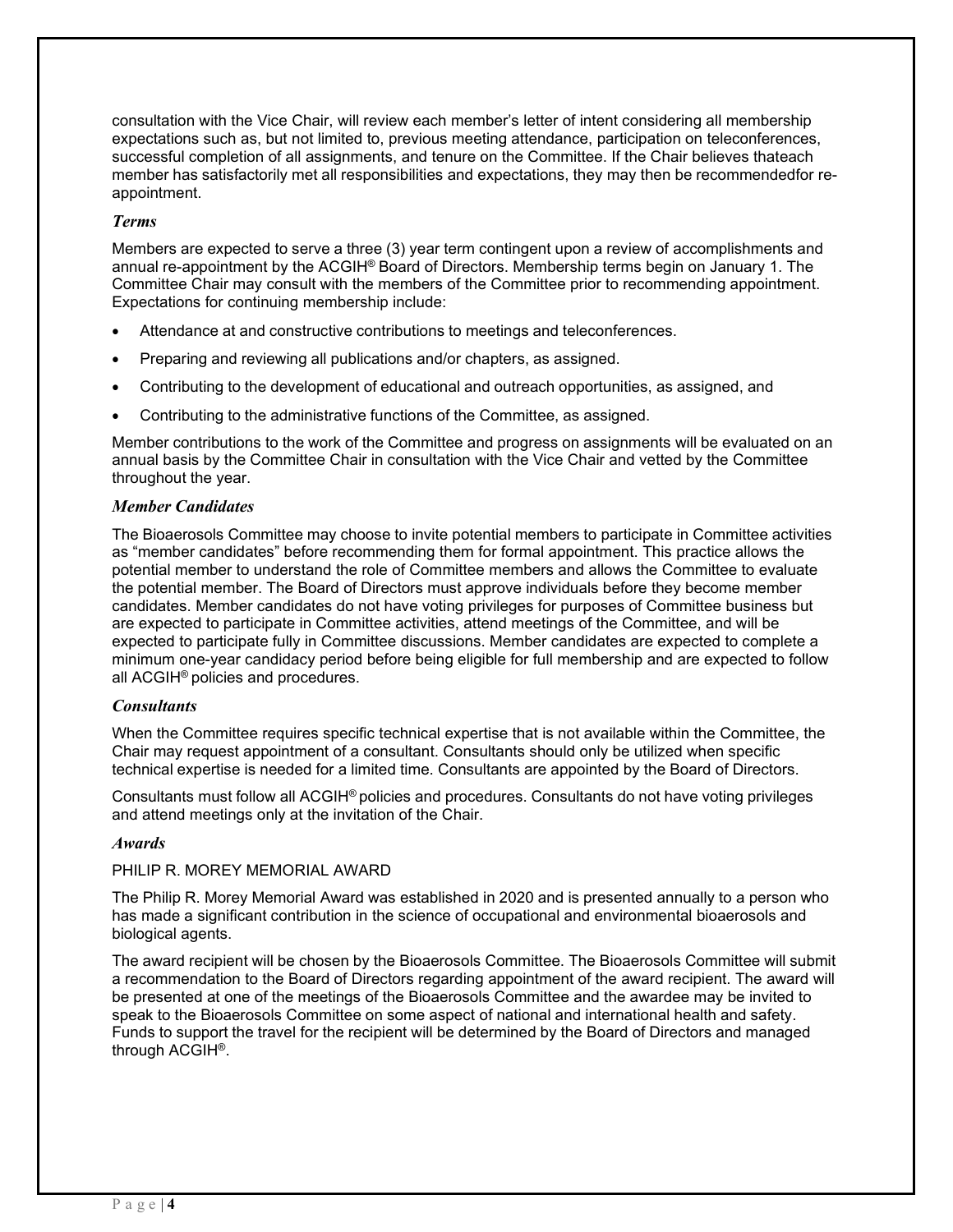### **Committee Structure**

*Organizational Chart*



#### *Position Descriptions*

**BIOAEROSOLS COMMITTEE CHAIR**

**Method of Selection and Appointment:** The Chair is nominated through an internal committee selection and vote process, the results of which are recommended to the Board for final approval. Potential candidates may be the Vice Chair or current Committee members. Candidates must meet membership criteria of the Committee and be a Voting Member in good standing of ACGIH®. The Committee will screen the nominees and may choose to ask for additionalinformation (e.g., position statement) to aid the screening process. All Committee members will be asked to vote for one of the nominees. The Committee Chair and Vice Chair will tally the votes (with assistance from staff). The slate of nominees and number of votes received by each nominee will be forwarded to the Board of Directors for approval.

The Chair will hold the appointment for a term of three (3) years. This appointment may be renewed for more than one term. The Chair will hold the position contingent upon annual re-appointment by the Board of Directors.

**Succession:** If the Chair position becomes vacant, the Vice Chair shall assume the role of Chair and shall serve the remainder of his/her predecessor's term. At the end of the term, a new Chair will be selected following the selection and appointment process described above.

**Duties:** The Chair leads the Bioaerosols Committee and works closely with the Vice Chair to ensure the Committee's progress toward fulfilling its mission and goals. The Chair:

- Assists and oversees Committee activities, including conducting Committee meetings.
- Oversees budget management, spending, meeting plans (with assistance from staff).
- Monitors overall workload and makeup of the Committee.
- Assures regular, clear communications with staff and Board of Directors by interacting with the Board Liaison, staff, or Board members, as necessary.
- Assures regular, clear communications with external parties by reviewing all comments received and providing input to replies sent by staff.
- Assures communication between all members of the Committee and that the Committee is functioning according to guidelines and policies. Consults regularly with the Vice Chair to assure proper functioning of internal Committee activities.
- Represents the Bioaerosols Committee to outside parties in accordance with the ACGIH<sup>®</sup> Public Affairs and Communications Policy.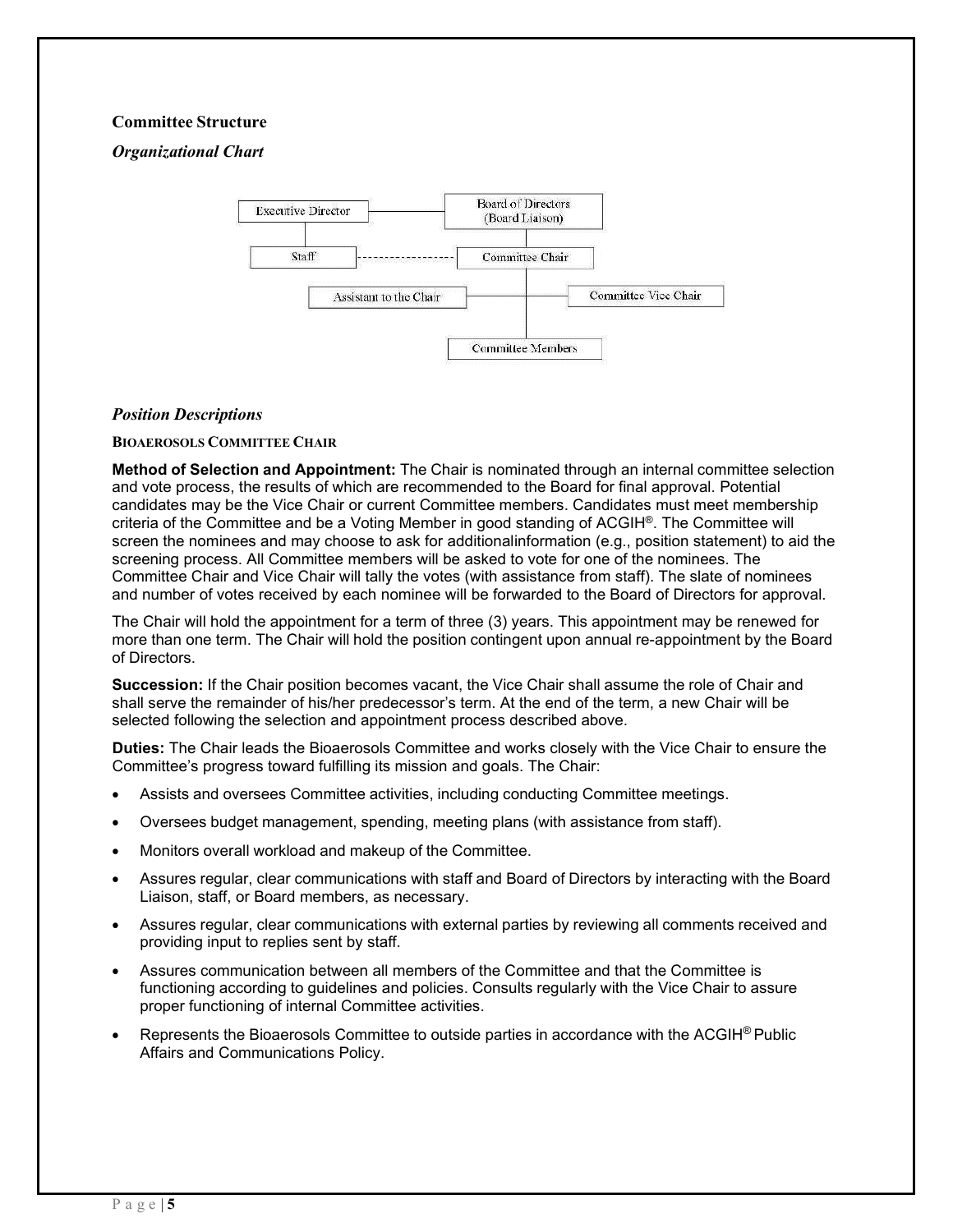• Represents the Bioaerosols Committee to the ACGIH® Board of Directors and communicates and consults regularly with the Committee's Board Liaison.

**Reporting:** The Chair reports directly to the Board of Directors of ACGIH® and the Committee's Board Liaison.

### **BIOAEROSOLS COMMITTEE VICE CHAIR**

**Method of Selection and Appointment:** The Committee Chair, after consultation with the Committee, recommends the Vice Chair to the Board of Directors, which approves the recommendation and appoints the Vice Chair. The Vice Chair will hold the appointment for a term of three (3) years. The appointment may be renewed for more than one term. The Vice Chair must be a Voting Member in good standing of ACGIH® and will hold the position contingent upon annual re-appointment by the Board of Directors.

**Duties:** The Vice Chair is responsible for assisting the Chair in assuring that internal Committee functions are adequately carried out. The Vice Chair:

- Assists the Chair, as necessary.
- Assists the Chair to oversee internal Committee activities that support the committee's mission.
- Serves to fulfil the responsibilities of the Chair when s/he is unable or unavailable to do so.

**Reporting:** The Vice Chair will report to the Chair of the Committee on his/her individual activities.

#### **Conflict of Interest**

All Bioaerosols Committee members, member candidates and consultants, hereafter referred to in this section as "Members", are required to follow the ACGIH® Policy and Process on Bias and Potential Conflicts of Interest, published on the website at [http://www.acgih.org/tlv](http://www.acgih.org/tlv-bei-guidelines/policies-procedures-presentations/conflict-of-interest-policy)-bei-guidelines/policiesprocedures-[presentations/conflict](http://www.acgih.org/tlv-bei-guidelines/policies-procedures-presentations/conflict-of-interest-policy)-of-interest-policy.

Any member with a potential, real, or perceived conflict of interest (COI) with respect to any Committee activities must orally disclose the conflict of interest before a quorum of the entire Committee. In addition, a written declaration must be completed at the same time. It is essential that potential, real, or perceived conflicts be identified before the Committee deliberation process begins. Likewise, it is important that members recognize and identify their technical or scientific biases, so that these differing perspectives can be balanced during Committee deliberations.

All members must complete an annual oral and written bias and COI declaration before a quorum of the Committee that includes information about their sources of funding, including professional services and consultancies, professional affiliations, service on boards or other committees, legal testimonies, and other activities that may represent a potential COI for participation in the affairs of the ACGIH® Bioaerosols Committee. In addition, the individual should disclose their publications history and identify any technical biases. This declaration is required annually and when material changes in member statuses occur. At the beginning of each meeting, the Chair will inquire about material changes in each member's COI and bias status.

The Committee defines bias as "views stated, or positions taken that are largely intellectually motivated or that arise from close identification or association of an individual with a particular point of view or the position or perspectives of a particular group." Conflict of interest is defined as "any financial or other interest which conflicts with the service of an individual because it (1) could impair the individual's objectivity or (2) could create an unfair competitive advantage for any person or organization."

In the case of bias, the Committee attempts to create a balance of opinions and view by maintaining a diversity of professional affiliations, disciplines, and activities among its membership.

In the case of COI, the Committee has created several avenues for minimizing or eliminating the potential effects of COI while allowing a member to participate as fully as possible in Committee activities.The Committee believes that it is the responsibility of the individual member to identify his/her potential conflicts and to carefully consider the level of participation that is appropriate. In addition, any member who develops a new COI is expected to notify the other members of the Committee immediately.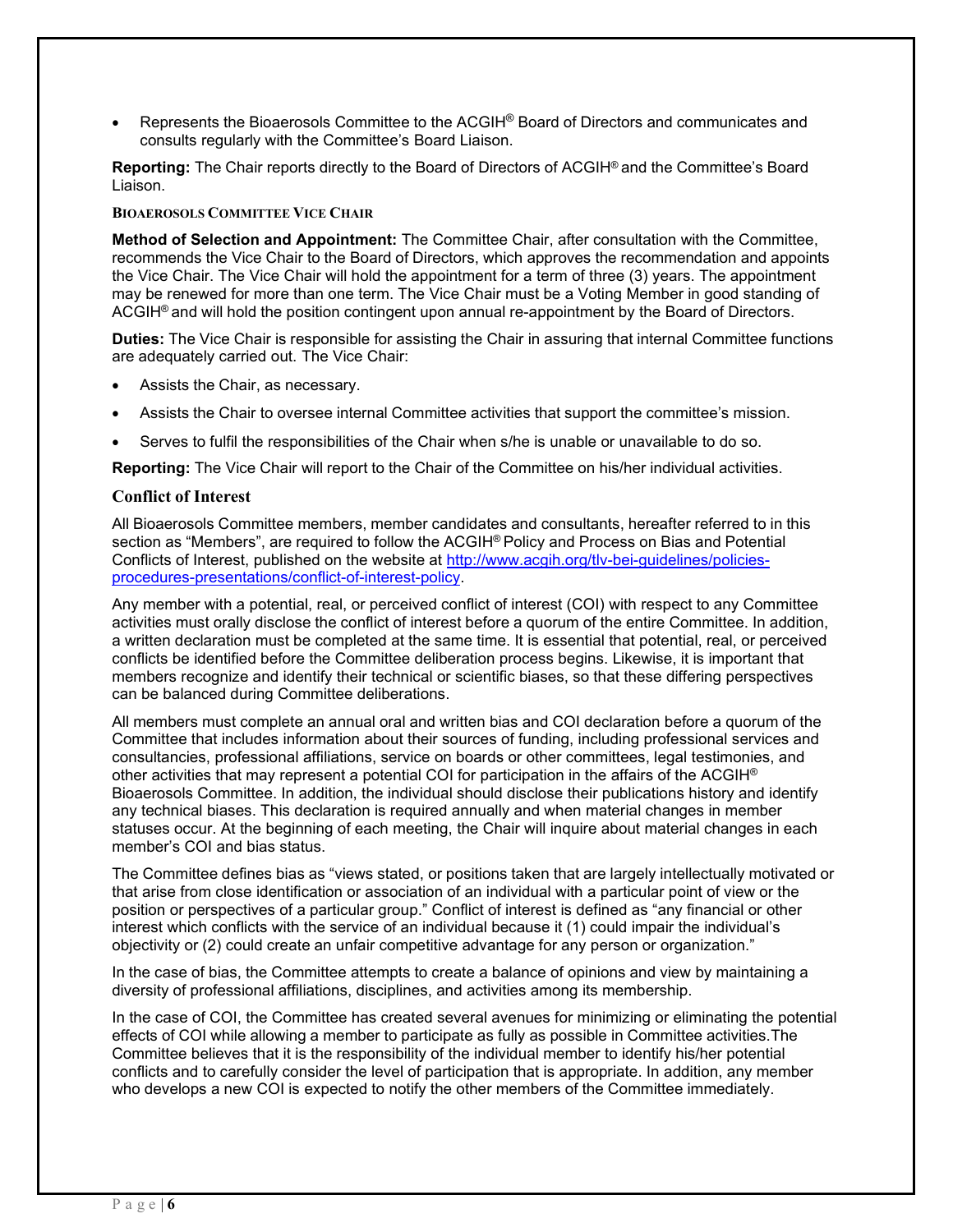It may not always be in the best interest of the Committee for a member who has a significant COI to remove him or herself entirely from the Committee deliberations when he/she is very knowledgeable about a particular issue. In such cases, the Chair will work directly with a member to assure the conflict has been minimized while allowing for the fullest participation practical.

Open and free discussion of COI is crucial to this process. All members who have participated fully in the Committee discussion of COI and who have made their best effort to eliminate or minimize personal conflicts will be eligible to participate in all votes. In situations where the conflict cannot be eliminated or removed to the satisfaction of the Committee, members may need to recuse themselves from any discussions and reviews and must excuse themselves from votes related to the issue at hand.

Failure by any member to report a COI is grounds for immediate termination of that member's service on the Committee. This decision shall be made by the Chair after review and deliberation with the Committee, and a recommendation shall be made to the Board of Directors.

### **Communications**

# *Confidentiality*

Individual authorship of Committee work products (e.g., Bioaerosols Assessment and Control chapters, etc.) is a confidential matter. Such authorship may not be discussed with any person external to the Committee. It is recognized that there are circumstances when members may seek information from external parties. Such instances should be discussed with the Committee Chair and Vice Chair to ensure anonymity and be performed through ACGIH® staff. Information, materials, drafts of Committee work products, etc. may not be shared with anyone external to the Committee. Committee members are expected to follow the ACGIH® Public Affairs and Communications Policy and the ACGIH® Information Release Policy.

# *External Communications*

The Committee recognizes that there are many different groups with an interest in the recommendations and guidelines published by ACGIH®. The Committee's goal is to assure that all such parties are given timely and complete information about its process and decisions. At the same time, it is important that these external parties not compromise the Committee's scientific decision making process that is primarily based upon the review of information that is peer-reviewed and published and not on information presented in a private forum. Thus, the Committee has established a written procedure that allows for input from external parties.

The appropriate method for an interested party to contribute to the Committee's work is through the submission of literature that is peer-reviewed and public. ACGIH<sup>®</sup> strongly encourages interested parties to publish their studies, and not rely on unpublished studies as their input to the Committee. Interested parties may offer their input by e-mail to [science@acgih.org. W](mailto:science@acgih.org)hen submitting comments, ACGIH<sup>®</sup> requires the submission to be limited to 10 pages in length, including an executive summary. The submission may include appendices of citable material not included as part of the 10-page limit. ACGIH<sup>®</sup> requests that comments be structured as follows:

A. **Executive Summary** – Provide an executive summary with a limit of 250 words.

B. **List of Recommendations/Actions** – Identify, in a vertical list, specific recommendations/actions that are being requested.

- C. **Rationale** Provide specific rationale to justify each recommendation/action requested.
- D. **Citable Material** Provide citable material to substantiate the rationale.

An additional venue for presentation of new data is an ACGIH®-sponsored symposium or workshop that provides a platform for public discussion and scientific interpretation. ACGIH® encourages input from external parties for suggestions on symposium topics, including suggestions about sponsors, speakers and format.

ACGIH® periodically receives requests from external parties to make a presentation to a committee about specific issues. It is strictly by exception that such requests are granted. While there are various reasons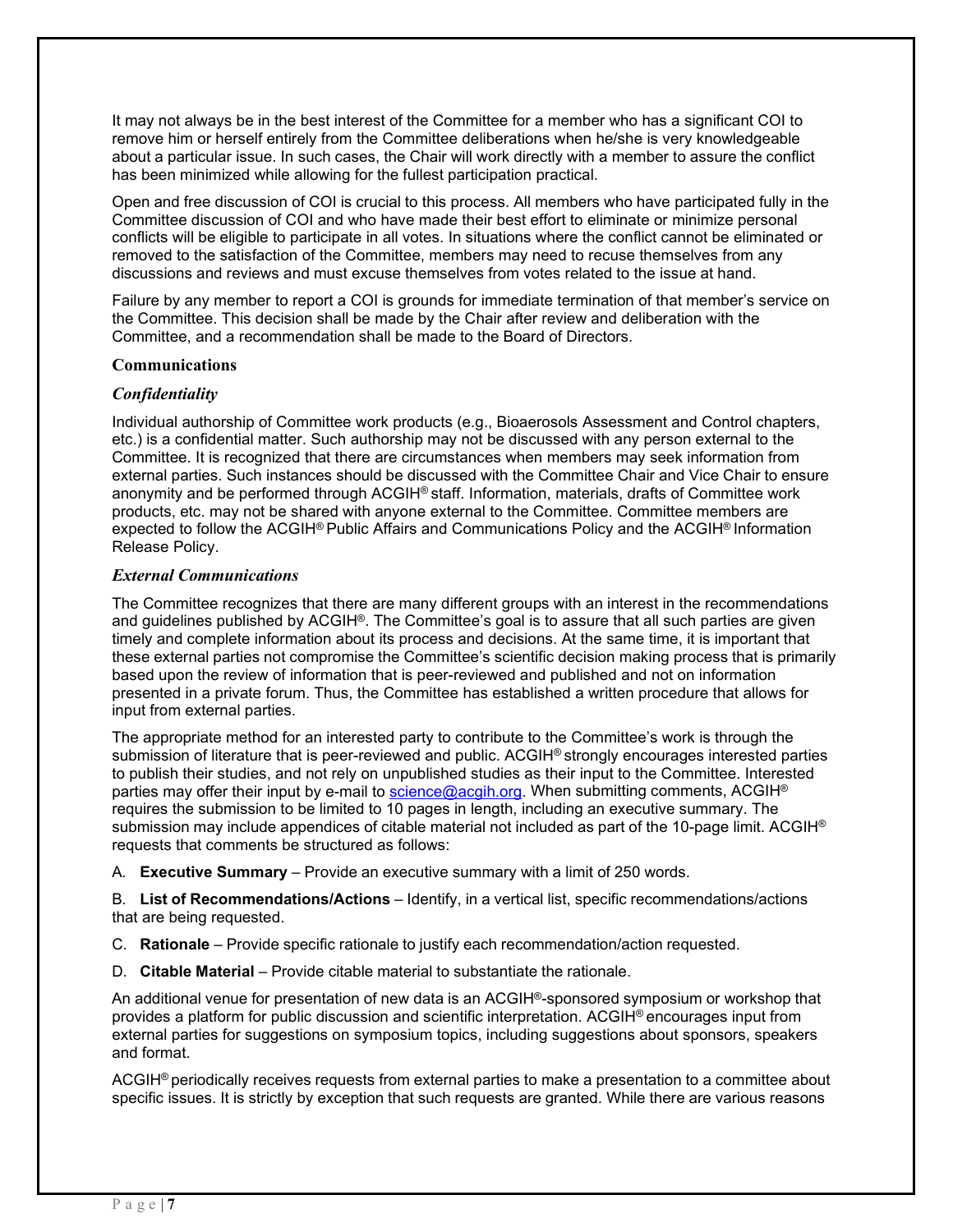for this position, the underlying fact is that the Committee relies primarily on information that has been peer-reviewed and published and not on information presented in a private forum. The Committee may grant a request when the data are significantly new, have received peer review, are the best vehicle for receipt of the information, and are essential to the Committee's deliberations. The presentation is not a forum to voice opinions about existing data. In order for the Committee to evaluate such a request, the external party must submit in writing that, at a minimum, addresses the following elements: (1) a detaileddescription of the presentation, (2) a clear demonstration of why the information is important to the Committee's deliberations, and (3) a clear demonstration of why a meeting is the necessary method of delivery. Requests must be sent to the ACGIH® Science and Education Group at [science@acgih.org.](mailto:science@acgih.org)

## *Internal Communications*

### **COMMUNICATION WITHIN THE COMMITTEE**

The Bioaerosols Committee relies on meeting minutes for documenting its activities and tracking its progress. Formal minutes will be taken at all Committee meetings, generally by ACGIH® staff. These minutes are used to document the activities and formal votes of the Committee (without identification of individual names, except for abstentions due to Conflict of Interest). Copies will be sent to all members of the Committee and the Board Liaison.

#### **COMMUNICATION BETWEEN THE COMMITTEE AND ACGIH® STAFF AND BOARD OF DIRECTORS**

The Committee assures timely and consistent communication with ACGIH® through its Staff and Board liaison. The staff liaison or other staff member(s) attend all Committee meetings. Staff communicates regularly with the Committee Chair about Committee activities. Staff works closely with the Committee Chair on all issues, including budgeting and spending, meeting arrangements, publications, communications with external parties, etc.

The Board Liaison attends Committee meetings, providing input to the Committee from the Board of Directors and relaying Committee concerns and thoughts to the Board. The Board Liaison also works with the Chair during budgeting, policy-making, and other issues that bear directly on the organization.

# **Education and Outreach**

One of the goals of the Committee is to foster educational and outreach activities. This includes reviewing and developing ideas and plans for future workshops, conferences, courses, webinars, symposia, meetings and other outreach activities. The Committee will work closely with the ACGIH® Science and Education Manager and other staff (as necessary) when formulating its ideas. External activities require Committee review and approval prior to their implementation.

#### *Symposia and Workshops*

Suggestions for educational symposium topics should be forwarded to the Science and Education Group of ACGIH® in writing at [science@acgih.org. S](mailto:science@acgih.org)ymposium and workshop topics may come from Committee members, ACGIH® staff, and external parties. The proposal should include justification for the necessity of the symposium, the topic's relevance to the Bioaerosols Committee, a suggested list of participants, and if possible, a list of potential academic, governmental, or industrial sponsors.

The Events Development Planner (EDP) [\(Appendix B\)](#page-15-0) will serve as the formal planning document during symposium development. The ACGIH® staff will work with the Committee through all aspects of planning and executing a workshop or symposium.

Several criteria will be used by the Committee to determine the appropriateness of the symposium as being of interest to the Bioaerosols Committee. A symposium or workshop must be the most efficient format in which to present the Bioaerosols Committee members with new information.

Symposia require considerable time, commitment, and resources to develop. A symposium will not be favorably reviewed if its purpose is solely to provide a forum for voicing opinions about existing data.

Rather, there must be on-going research, scientific uncertainty about currently available data, or another scientific reason for the symposium.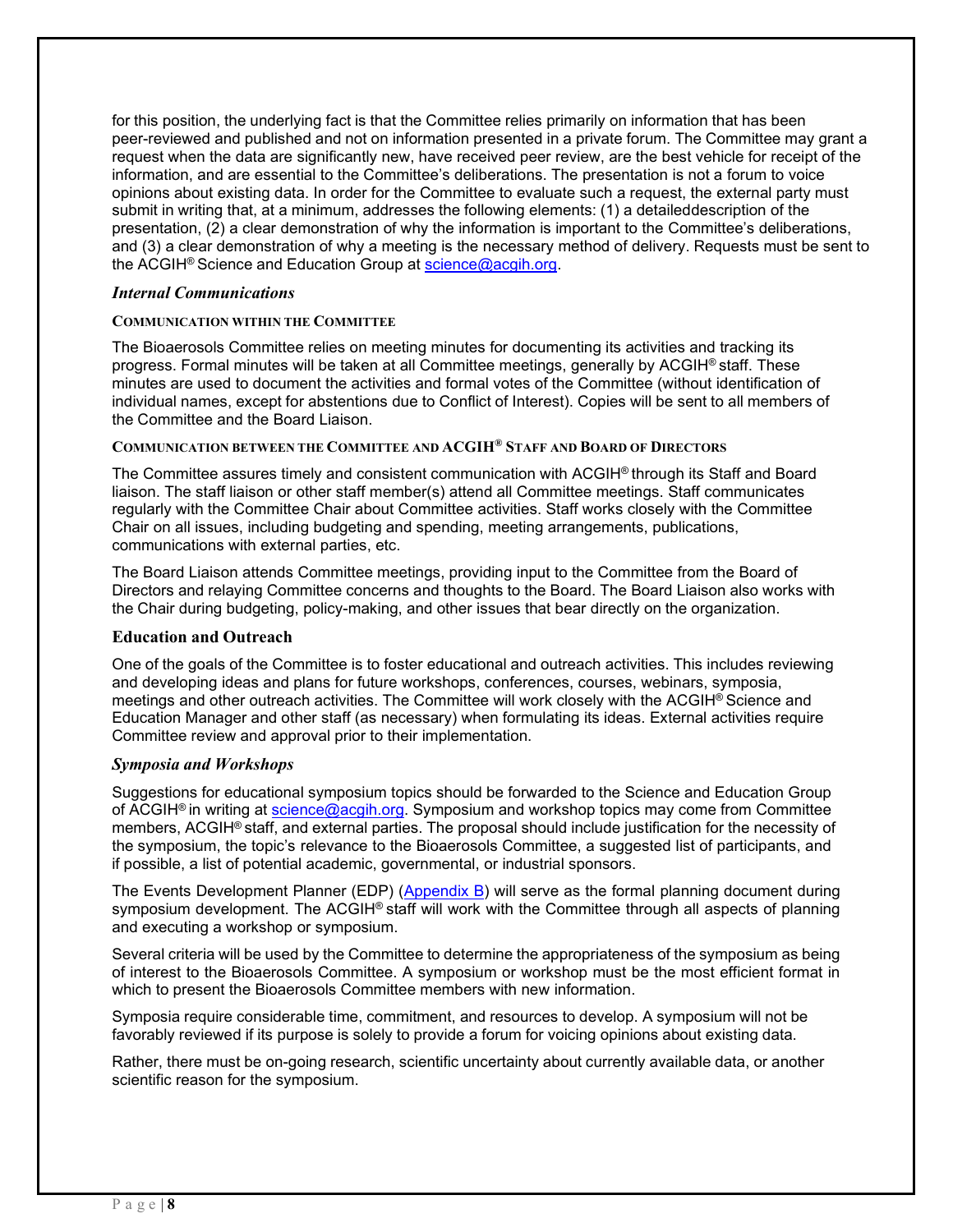Representatives of external organizations may have expressed a desire to meet with the Committee because the Committee might benefit from discussions of the scientific data or because the many issues to be discussed on a given topic are likely to be important and of interest to a wide range of interested parties. Yet symposia require commitment of substantial resources; presentations and discussions are often scheduled for a period as long as two days, far more time than the Bioaerosols Committee could commit to a single topic. Thus, it is important that care be taken in the review and selection of topics for symposia.

The Committee will review the original proposal. The Chair will make a final recommendation to the Committee Board liaison, indicating whether the Committee has an interest in and wishes to participate in the development of a particular symposium.

If a symposium or workshop proposal recommended by the Committee is approved by the Board of Directors, the Committee will identify a task force to work with ACGIH<sup>®</sup> staff during the development phase. In addition, a Board member will act as liaison to the task force. The task force will work closely with staff and, in addition to regular reporting to the Committee, will seek input and ideas from Committee members about sponsors, speakers, format, etc. The task force will be responsible for ensuring that the Committee's scientific decision-making needs are met and that all relevant external parties have an opportunity to give input to the planning of a symposium. To ensure that there is appropriate balance of scientific viewpoints and to maximize the available research to choose from, each symposium will utilize a call for papers to initiate and announce the planned symposium. The task force will be responsible for selecting speakers from responses as well as those identified from any other internal and external sources.

If a symposium proposal is rejected, the staff will be informed of the proposal and the Committee's review. The individual who submitted the proposal will also be notified. The organization may decide to proceed without the Committee's formal sponsorship or involvement. In this latter case, potential symposium sponsors and attendees must be made aware that the Committee has expressed no interest in formal sponsorship or participation. In addition, it must be made clear that Bioaerosols Committee members will not attend the meeting in their capacity as members or representatives of the Committee, although they may, of course, attend as interested scientists.

#### *Conferences and Educational Programs*

Suggestions and topics for conferences and other educational programs (including webinars or other presentations) to provide information to the public should be forwarded to the Science and Education Group of ACGIH® in writing at [science@acgih.org. T](mailto:science@acgih.org)hese topics may come from Committee members, ACGIH® staff, and external parties. The proposal should include justification for the necessity of the programs, the topic's relevance to the Bioaerosols Committee, a suggested list of participants, and if possible, a list of potential academic, governmental, or industrial sponsors.

The Events Development Planner (EDP) [\(Appendix B\)](#page-15-0) will serve as the formal planning document during symposium development. The ACGIH® staff will work with the Committee through all aspects of planning and executing a workshop or educational program.

Several criteria will be used by the Committee to determine the appropriateness of the program as being of interest to the Bioaerosols community and the public. These programs require considerable Committee time, commitment, and resources to develop.

The Chair will make a final recommendation to the Board liaison, indicating whether the Committee has an interest in and wishes to participate in the development of a particular educational program.

It is recognized that Committee members may participate in such programs and must represent unbiased opinions and not imply that any instruction is deemed a recommendation from ACGIH® or its committees. The instructors or presenters in these conferences must not use their position to promote any agenda, products, or services to the attendees.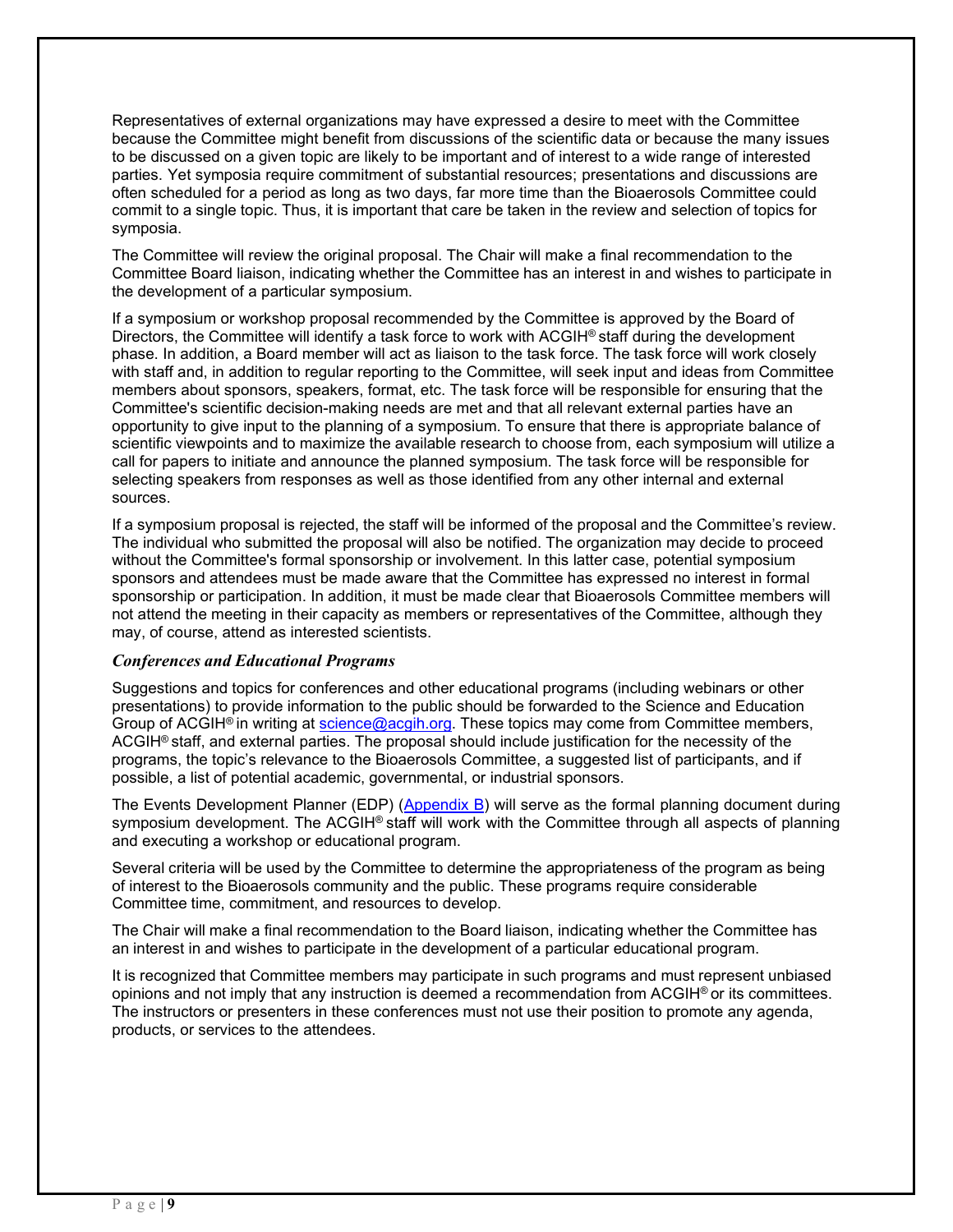# **PRODUCTION GUIDE**

#### *Voting Procedures*

The Bioaerosols Committee follows the ACGIH® procedures for voting as described in the following sections. This procedure is not intended to be inclusive, but rather as basic information/instructions. Robert's Rules of Order serves as additional guidance.

Establish a quorum. A quorum is a majority (> 50%) of the voting Committee members (hereafter referred to as members). Although Member Candidates and consultants are full participants in discussions, they do not have voting privileges.

- Assure that motions are presented clearly and concisely and that all Voting Members are aware of the exact language/intent of the motion (Note: Any motion that requires Board of Directors' approval must begin with a "Vote to Recommend (VTR) to the Board that…").
- Procedure for handling a motion:
	- o Member (not Chair) makes motion ("I move that…").
	- o Another member seconds motion.
	- $\circ$  Members debate motion (when a motion is on the table, keep remarks to the motion under consideration).
	- o Chair puts question to members for vote.
	- o A passing vote is defined as a simple majority of members present.
	- o Chair announces result of vote.
- All members present have an obligation to cast a vote (Note: Chair only votes to make or break a tie).
- Recording motions and votes:
	- $\circ$  Identity of who makes or seconds a motion is not recorded in the meeting minutes.
	- o The number of "YES" and "NO" votes are not recorded in meeting minutes.
	- o ABSTENTION votes are recorded in the meeting minutes as follows:
		- When ABSTENTIONS are for reasons other than conflict of interest (COI), the number of members abstaining is recorded, but not the names or reasons for the abstention. Abstentions should be rarely used unless for COI.
		- When ABSTENTIONS are for conflict of interest, names of members abstaining for COI are recorded along with a note that the abstentions are for COI.

#### **WITHDRAWING OR MODIFYING/AMENDING A MOTION**

Before the Chair has stated a motion, it can only be withdrawn or modified by the maker with agreement by the person making the second. Once the Chair states the motion, it can only be withdrawn or modified by general consent or a simple majority vote by the members present.

#### **MOTION TO RECONSIDER**

Hasty or ill-advised action can be corrected through the motion to reconsider. Only an individual who voted on the prevailing side can make this motion and must be made on the same day or the next succeeding day after the original vote was taken (not counting a day which no business meeting is held during a session).

#### **MOTION TO TABLE**

A motion to table can be made at any time an issue is before the Committee. The objective is to postpone the vote on the main motion. [The motion cannot specify a time for resumption; if it did, it would be equivalent to a motion to postpone indefinitely (which might be in order and even preferable.)] Such a motion is not in order when another member has the floor. The motion is not debatable, requires a second and a simple majority vote of members present to pass. If passed, the issue before the Committee cannot be discussed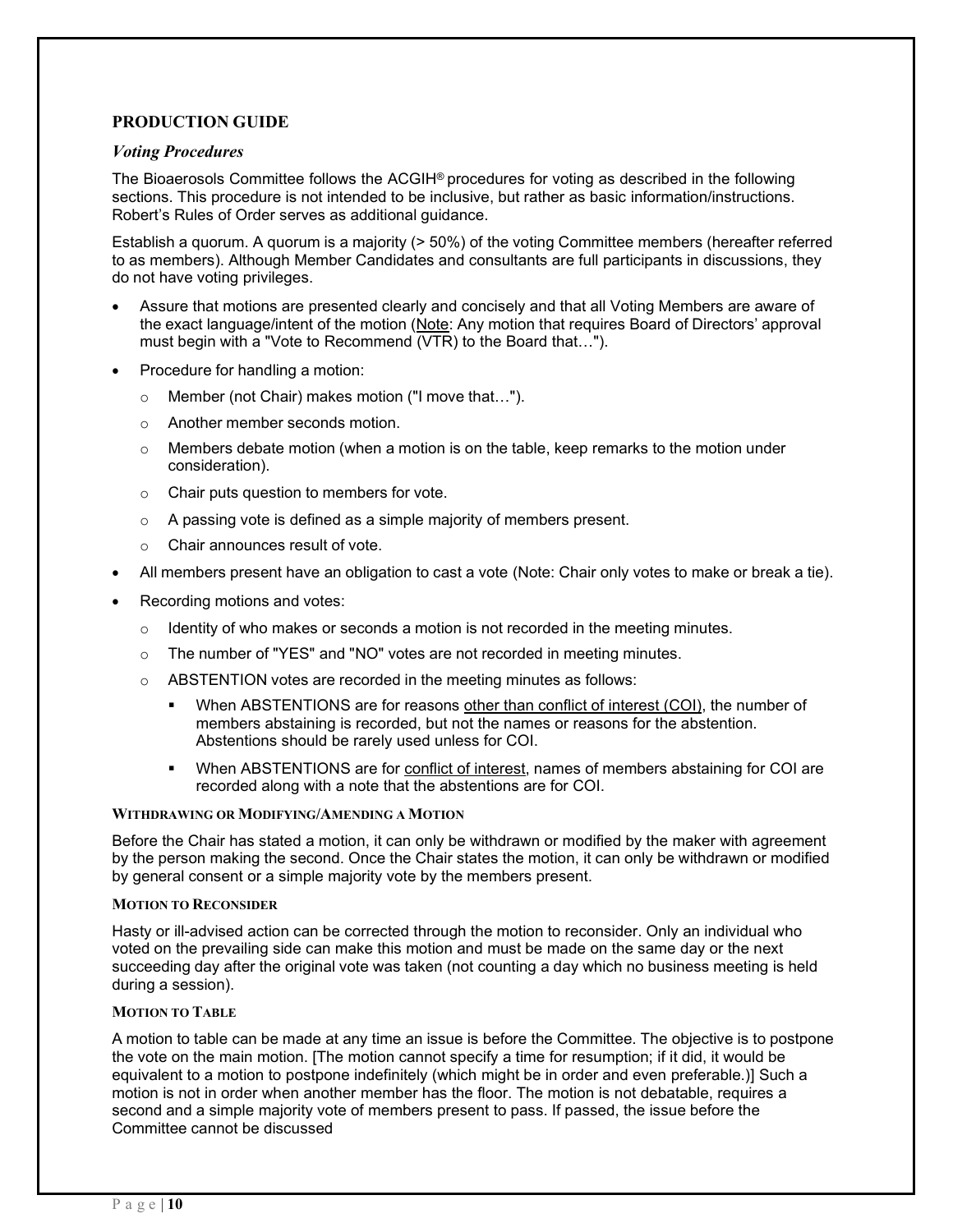further until another item has been considered and voted upon. Motions to Table are designed to be temporary in nature and merely reschedule the decision of an issue for a later time. When the Committee wishes to resume consideration of a tabled motion, any member may move to take a motion from the table. Such a motion requires a second, is not debatable, and requires a simple majority vote. If passed, the Chair announces the main motion and consideration is resumed. A tabled motion will expire if not acted on during the same session (if the group meets less than quarterly) or by the conclusion of the next session (if the group meets more than quarterly).

## **CALL THE QUESTION (CALL THE VOTE)**

A Committee member may desire to have the vote taken before the Chair calls for the vote or before all members have finished discussing the issue. Rationale for this action could include moving a meeting along in a timely manner or determining how many members have already formed a conclusion. The motion (I call the question) is not in order when another member has the floor. The motion requires a second, is not debatable, and requires a 2/3 vote for passage. This vote determines if the discussion continues (No vote) or if the discussion ends (Yes vote). If passed, there can be no further discussion, and the Chair will ask for the vote on the motion under question. Note: Members must be very cautious about employing this method as it can restrict open dialogue.

### *Electronic Voting Procedures*

The advent of electronic communication, and the speed and convenience of email prompts this policy and procedure whereby the Committee may cast official votes via email or other electronic means. Beyond approving such policy, the following procedures are also approved:

Members who wish to introduce a motion for electronic vote should send the motion to the Chair. If the Chair agrees with its introduction, it will be returned to the originator who will make the motion electronically. The Chair's agreement constitutes a "second" to the motion. If the Chair decides the motion is for any reason out of order, the originator will be advised of this, and of the future disposition of the motion, if any.

Once the motion is sent to the members, normally a period of no more than seven business days will elapse before any vote is finalized. During this period members may cast a vote, change a vote, and/or may pose questions to anyone they wish, debate the motion, or abstain from participating, stating the reason therefore.

For a vote to be valid it must constitute a simple majority of the votes cast. The Chair may not vote, except in thecase of making or breaking a tie.

The appropriate staff is copied on all relevant correspondence, receives the votes, and reports the outcome to the members.

All correspondence shall carry the Subject Title, VOTE # , and year. Votes will be numbered chronologically in a given calendar year.

Regarding the requirement of a quorum, the Chair is included in a quorum. Because the Chair has sent the motion, he/she is of course aware of it and is "present." When at least half of the members cast votes, the quorum requirement is met (i.e., four members plus the Chair of an 8-member group equals 5 of 8, a simple majority).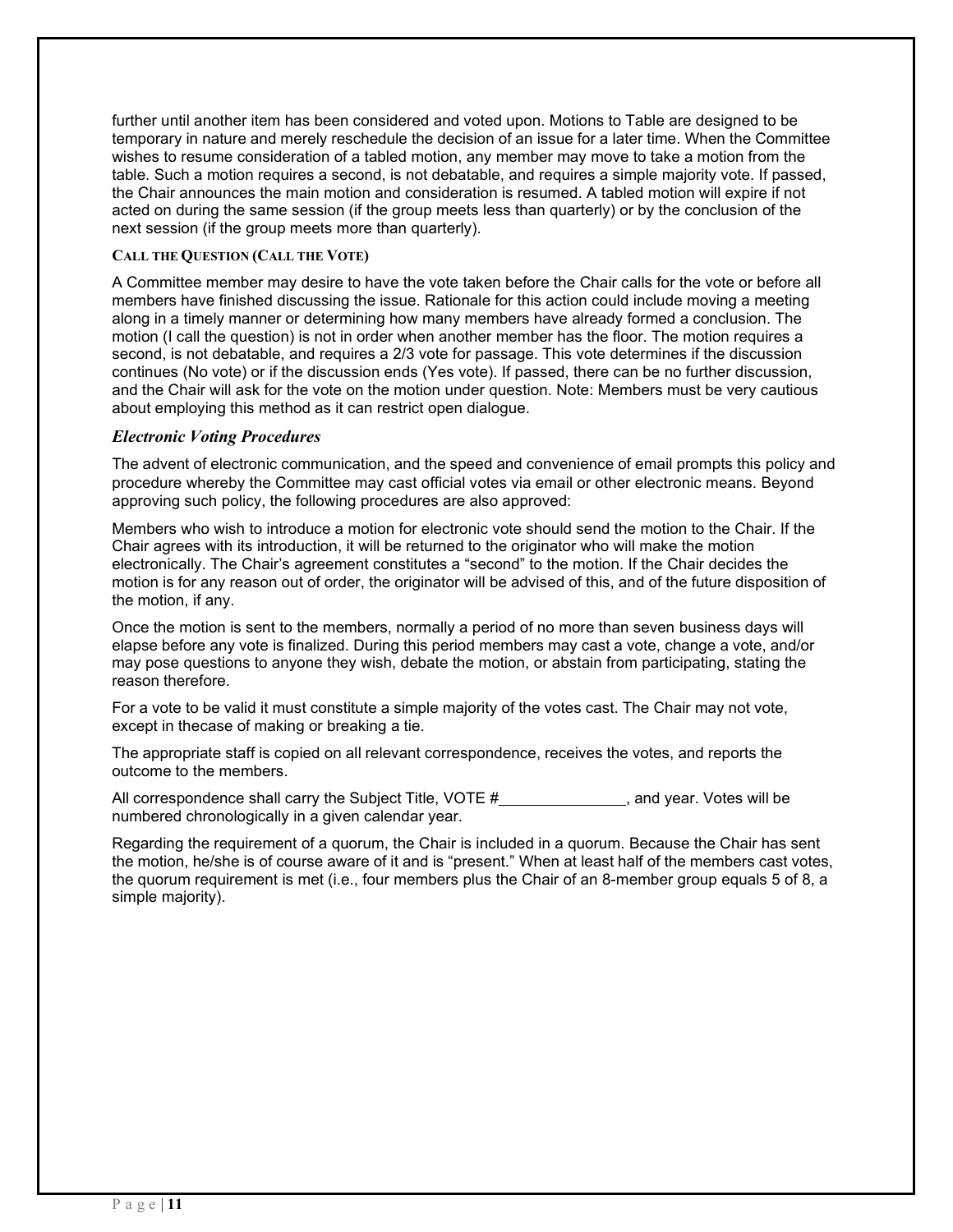**Appendix A Membership Application of the ACGIH® Bioaerosols Committee**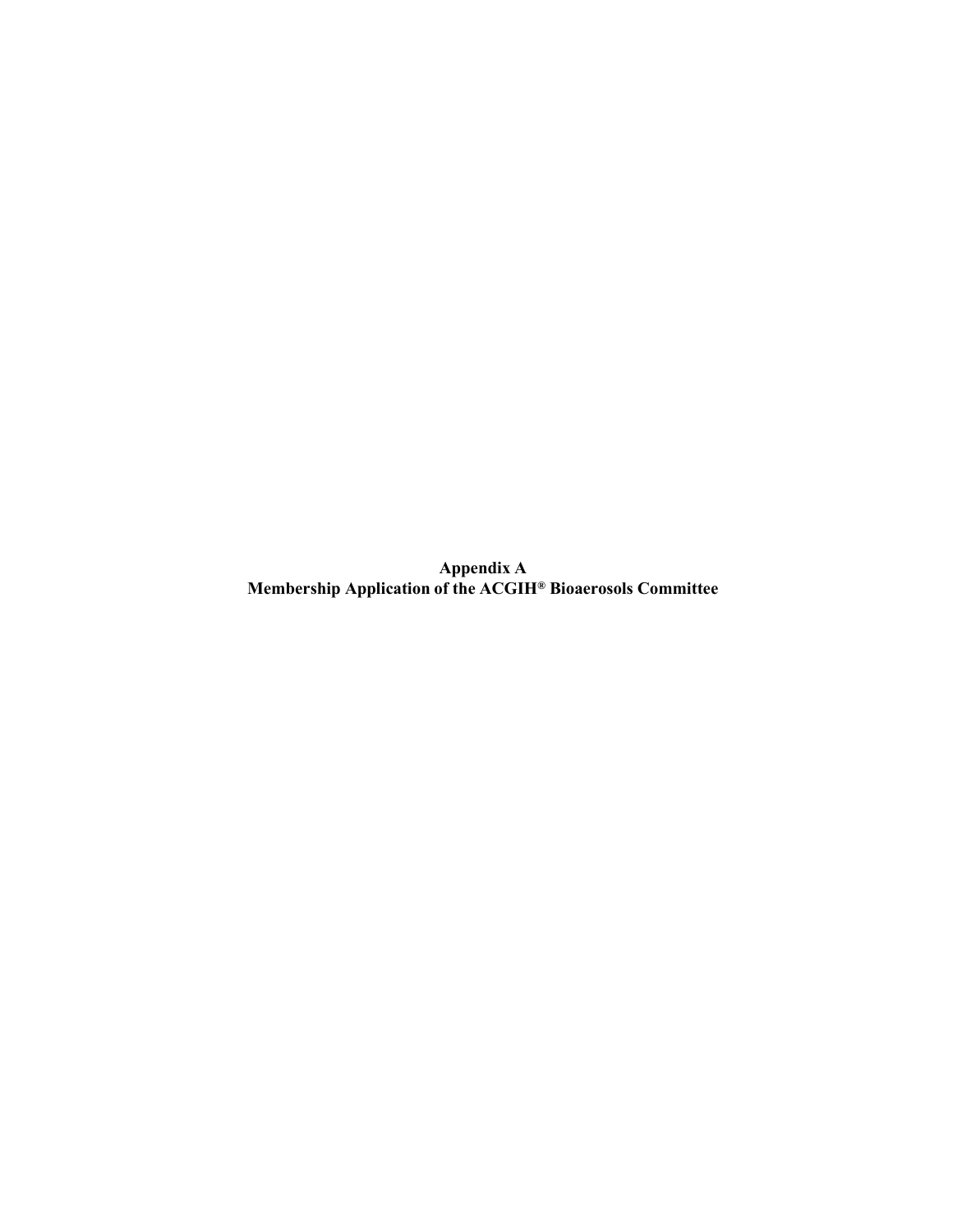

3640 Park 42 Drive ● Cincinnati, OH 45241 513-742-2020 ● [mail@acgih.org](mailto:mail@acgih.org) ● acgih.org

# **ACGIH® Committee Membership Application for the ACGIH® Bioaerosols Committee**

Thank you for your inquiry into membership on an ACGIH**®** committee. To assist the ACGIH**®** Committee in its review and selection of new candidates, please provide the following information and **submit your current resume and/or curriculum vitae.** Feel free to expand the size of this application as needed to accommodate responses larger than the space allocated.

1. Name of Employer:

If employed by a regulatory/government agency, do your current activities relate to the development or setting of occupational health standards?

Yes No

If yes, please indicate how your activities relate to regulations or regulatory policies and provide a list of substances or agents with which you have worked in relation to the development or setting of occupational health standards.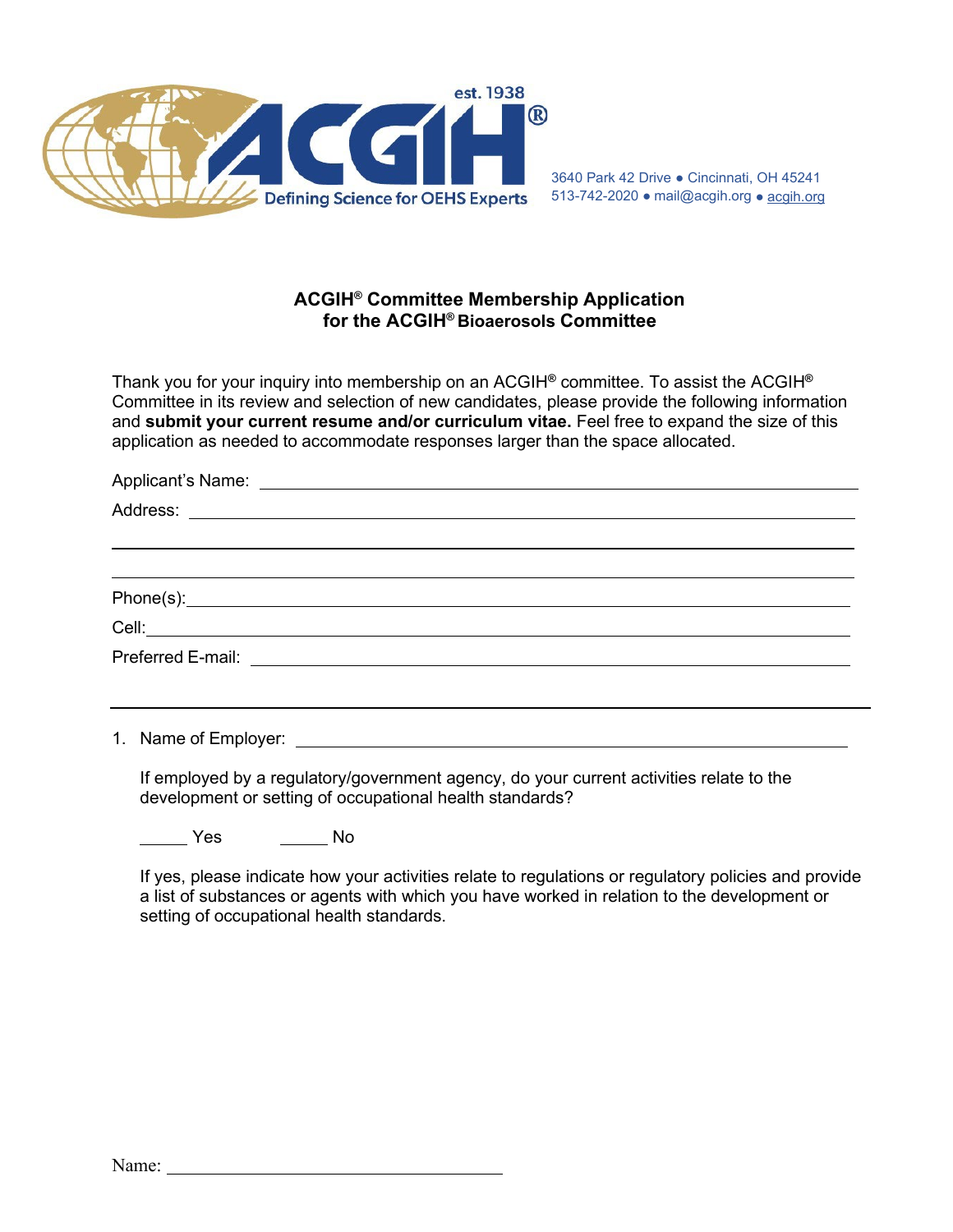2. Check your area(s) of professional expertise. Use  $++$  for your major area(s) of expertise and  $+$ for minor area(s).

| Industrial Hygiene                 | <b>Occupational Medicine</b> |
|------------------------------------|------------------------------|
| Epidemiology                       | Toxicology                   |
| Chemistry                          |                              |
| Physical Scientist, please specify |                              |
| Other, please specify              |                              |

3. Within your area(s) of professional expertise, do you have specific fields of specialization (e.g., field industrial hygiene, noise, radiation, biological agents, aerosols, carcinogenicity, risk assessments, etc.)? List up to three fields in which you consider yourself specialized or could provide expertise to the committee.

4. How many years have you spent in your major area of professional expertise?

| $< 5$ years   | $11-20$ years |
|---------------|---------------|
| $-5-10$ years | > 20 years    |

5. Check all relevant professional certifications you hold.

| SIН |                                 | CSP. | רARר |  |
|-----|---------------------------------|------|------|--|
|     | Medical Boards, please specify: |      |      |  |
|     | Other, please specify:          |      |      |  |

6. Check all degrees you hold:

| BA | МA                     | DrPH       | DVM | MГ |
|----|------------------------|------------|-----|----|
| BS | <b>MS</b>              | <b>ScD</b> | VMD |    |
|    | <b>MPH</b>             | PhD        |     |    |
|    | Other, please specify: |            |     |    |

7. Describe your writing and verbal communication experience.

8. Check the number of years' experience serving on professional and scientific committees.

<u>2001</u> < 3 years 6−9 years

Name:  $\blacksquare$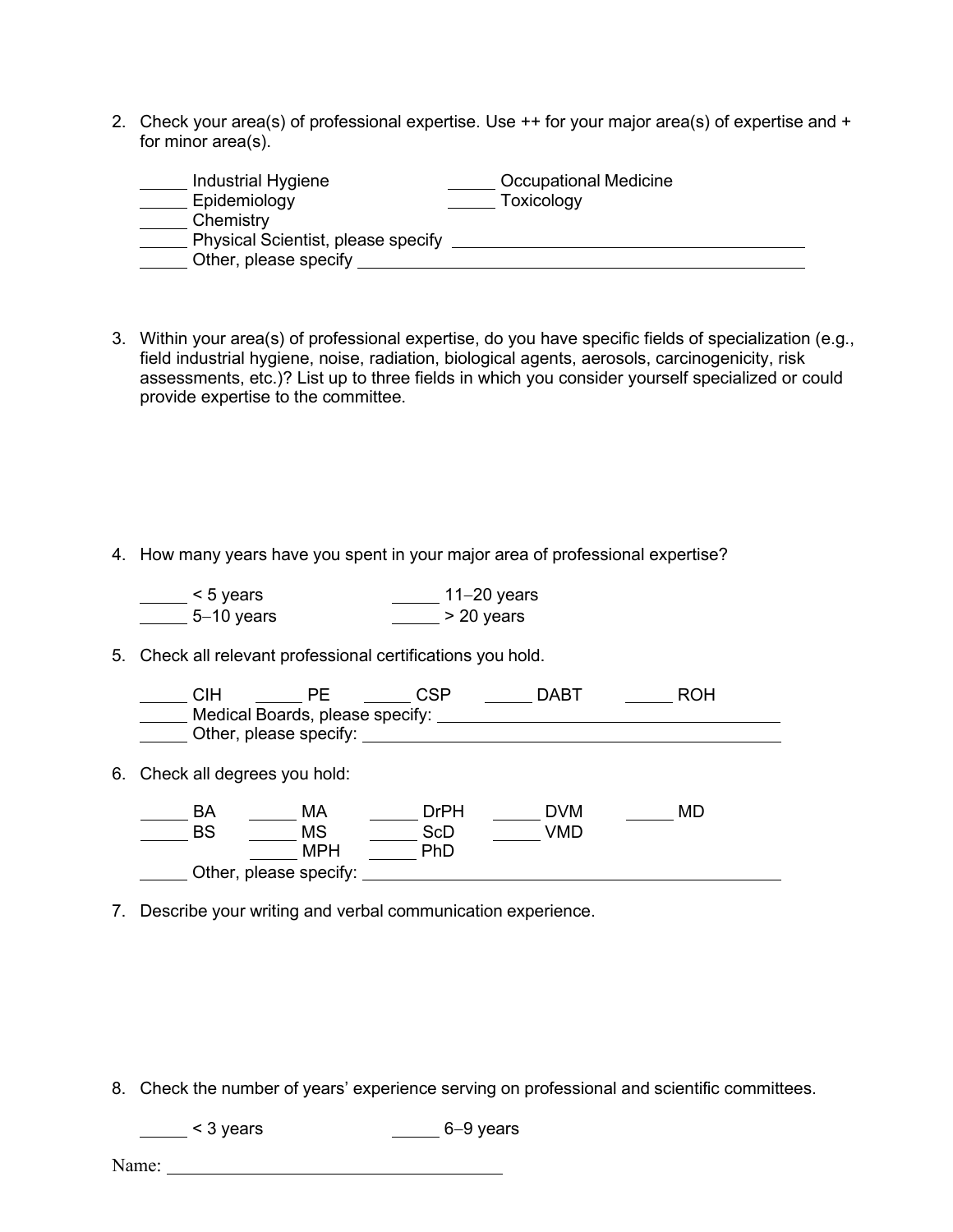<u>2001</u> 3−5 years 3−5 years

9. What are your primary reasons for wanting to join the Bioaerosols Committee?

10. Participation on the Committee requires a considerable amount of your time annually to participate in committee meetings/conference calls, write/review documents, and prepare/contribute to meetings. If you have questions about the time involved, please contact ACGIH**®** at the telephone number below. Do you have adequate time to devote to the activities of this Committee?

Yes No

Please submit your application and current resume and/or curriculum vitae in one of the following three ways:

- $\degree$  Mail to the Chair of ACGIH $\degree$  in care of the Headquarters Office at 3640 Park 42 Dr., Cincinnati, Ohio 45241
- $\degree$  E-mail to the Chair of ACGIH $^\circledR$  in care of the Headquarters Office at [science@acgih.org](mailto:science@acgih.org)

If you have questions, please contact ACGIH® at 513-742-2020.

Thank you for offering to serve on the ACGIH**®** Bioaerosols Committee.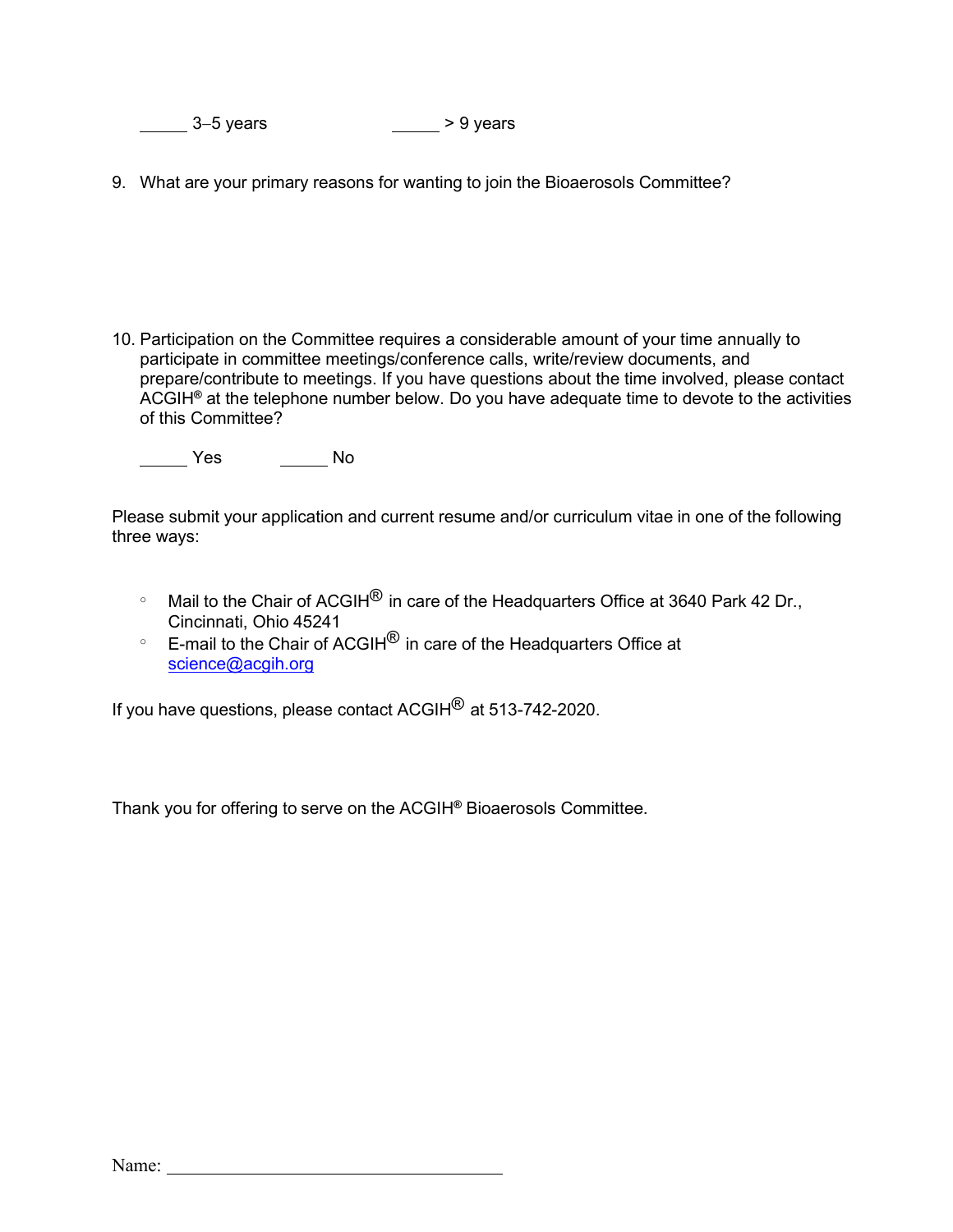<span id="page-15-0"></span>**Appendix B Expectations and Responsibilities of Members of the ACGIH® Bioaerosols Committee**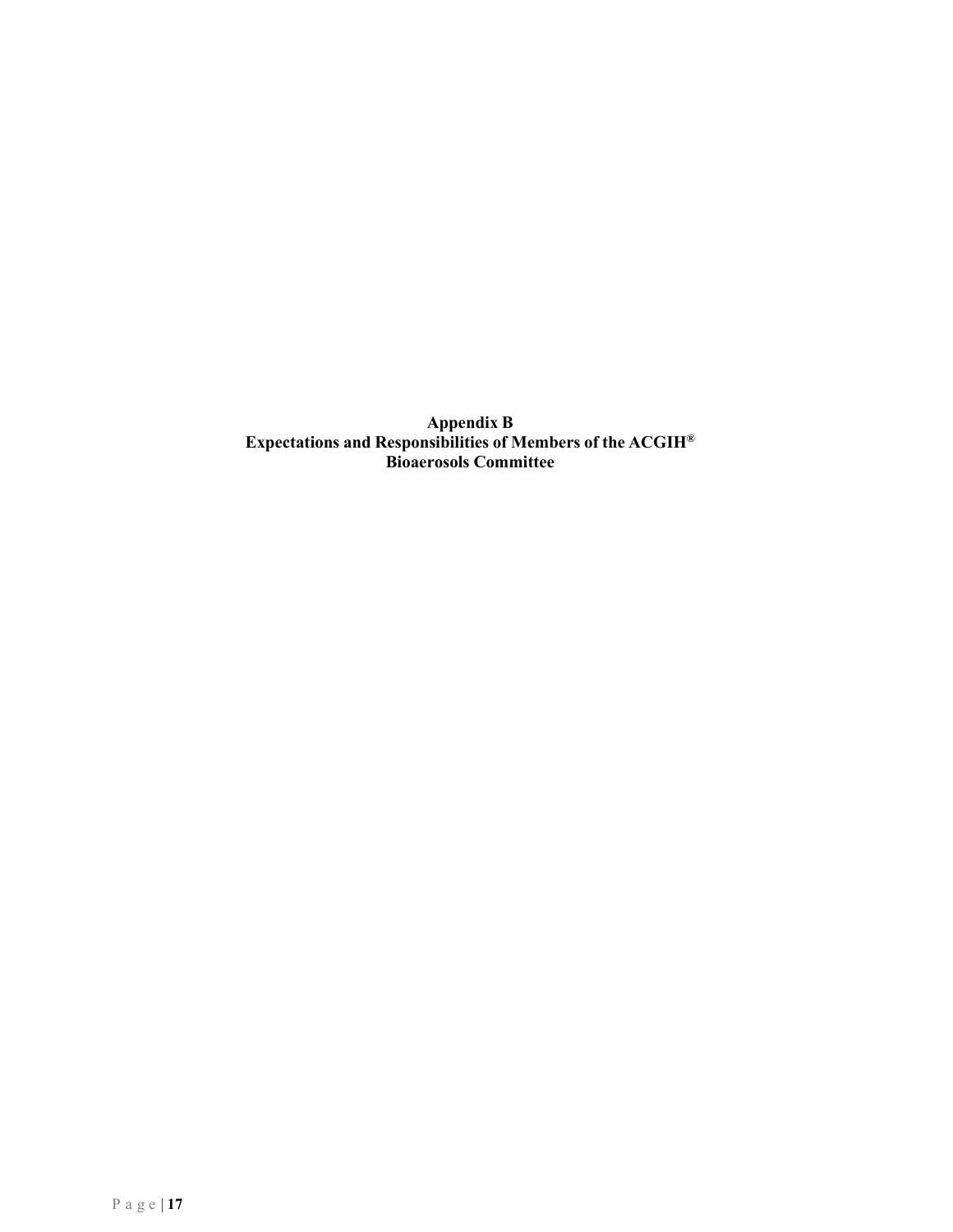- Each member is expected to make satisfactory progress toward completing Committee assignments, as documented in the meeting minutes.
- Members are expected to attend the meetings of the Committee. The duration of these meetings is generally 1−2 hours monthly. Members are expected to read meeting materials prior to the meeting and come prepared to contribute to Committee discussions and decisions.
- Members must comply with the confidentiality requirements of the Committee, and be willing to disclose conflicts of interest and other sources of possible bias.
- Members are expected to interact in a collegial and professional manner.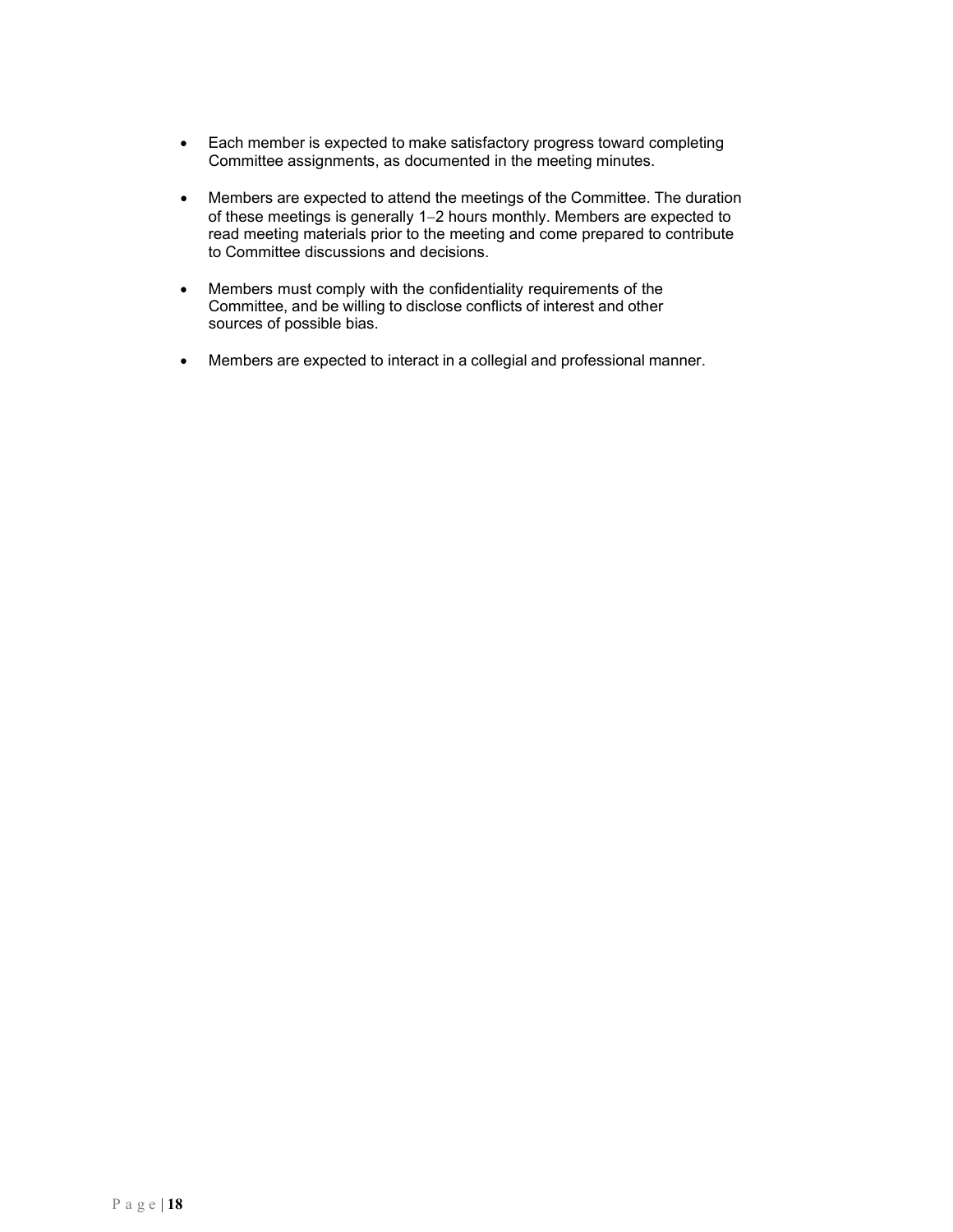**Appendix C ACGIH**® **Education TLV**® **Planner**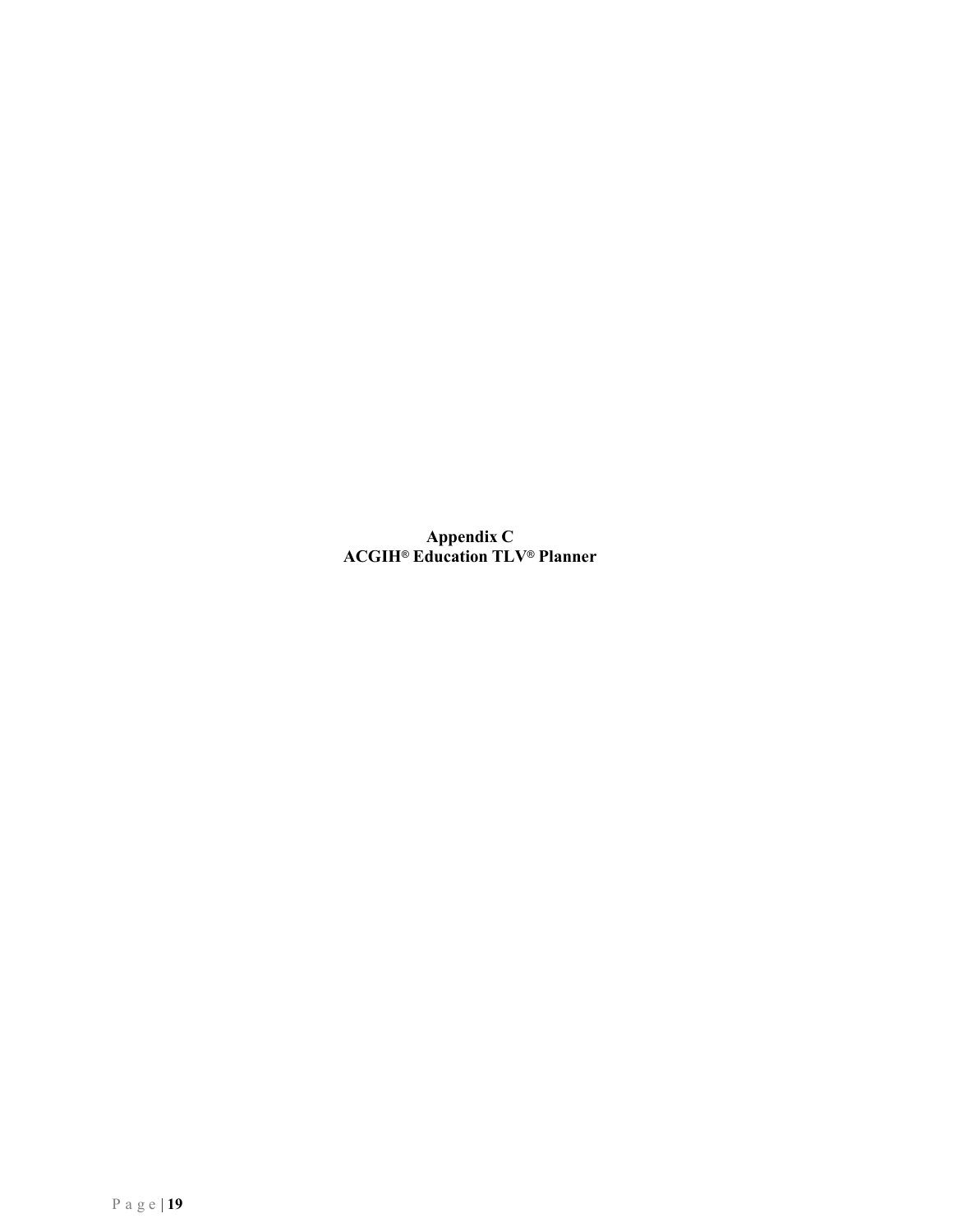# **ACGIH®**

# **Event Development Planner (E.D.P.)**

**Instructions for completion:** This is a comprehensive form designed to assist both ACGIH® Committee members and staff in the planning of workshop, courses, conferences and symposia. Since this is a working document, not all questions can be fully answered from the outset. However, please complete all pertinent items to the best of your ability. Please obtain the necessary signatures before submitting to ACGIH® staff. For assistance at any time in filling out this worksheet or for any other questions about educational events, please contact Phillip Rauscher, Sr. Director of Science, Education and Publications at 513-742-6176 or [prauscher@acgih.org.](mailto:prauscher@acgih.org)

### **IMPORTANT NOTES:**

- Symposia and conference dates must be one year from submittal for domestic events and eighteen months from submittal for international events unless prior arrangements have been made.
- Please be detailed when answering questions. Please make sure all items marked with an asterisk are completed before the initial submittal.

**Original Date of Submittal: Revision Date:** 

# *PLEASE TYPE DIRECTLY IN THE FIELD BELOW THE PROMPT*

**\*Items must be completed before submittal to ACGIH®**

# **1. EDUCATIONAL SCOPE OF EVENT**

#### **\*Type of Event:**

- **Symposium** A symposium is a focused meeting on a subject of current or continuing interest. A symposium's principal purpose is to bring expert authors on a given subject together to share their knowledge and expertise with an audience.
- **Conference** A conference consists of programming where multiple speakers present papers and/or presentations on different topics relating to a theme, material, process, or industry. Conferences typically have concurrent sessions.
- **Workshop** Workshops are 1−5 day programs devoted to one subject and are usually led by 1−3 instructors that are considered leaders in their field.
- **Course** A course is similar to a workshop in length and scope, however, a course typically culminates in a measured exam for certification purposes.
- **Distance Education** Distance education refers to any online education program including webinars and online courses.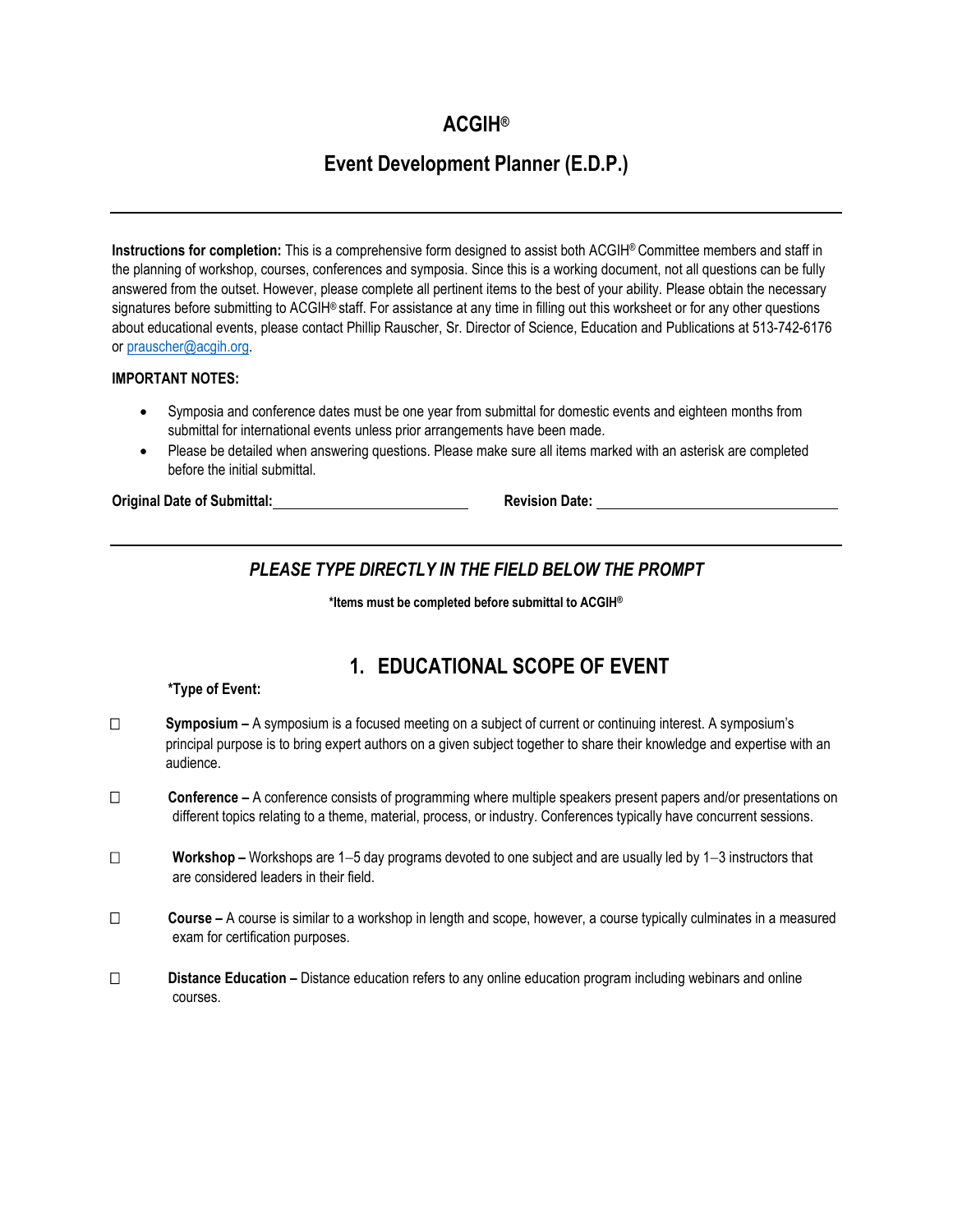**\*Description of Event:**

**\*Goals of Event (List educational goals):**

**\*Deliverables (What will be the contribution to the science?):**

**\*List the Committee supporting this educational event:**

**\*Signature of Committee Chair (Signature indicates that the Committee supports the science behind the proposed educational event) –**

**\*Chair – Sign and Date:**

**\*Name of Person Submitting E.D.P. –**

# **2. AUDIENCE**

The determination of potential audience is a paramount step to a successful event for ACGIH®. Please keep the following items in mind when answering the questions below:

- For a symposium or conference that will utilize a hotel or conference center, a minimum of 125 paid attendees is necessary.
- For a course of workshop that will utilize a hotel or conference center, a minimum of 30 attendees is necessary.

**\*List projected attendance (please include a minimum and maximum):**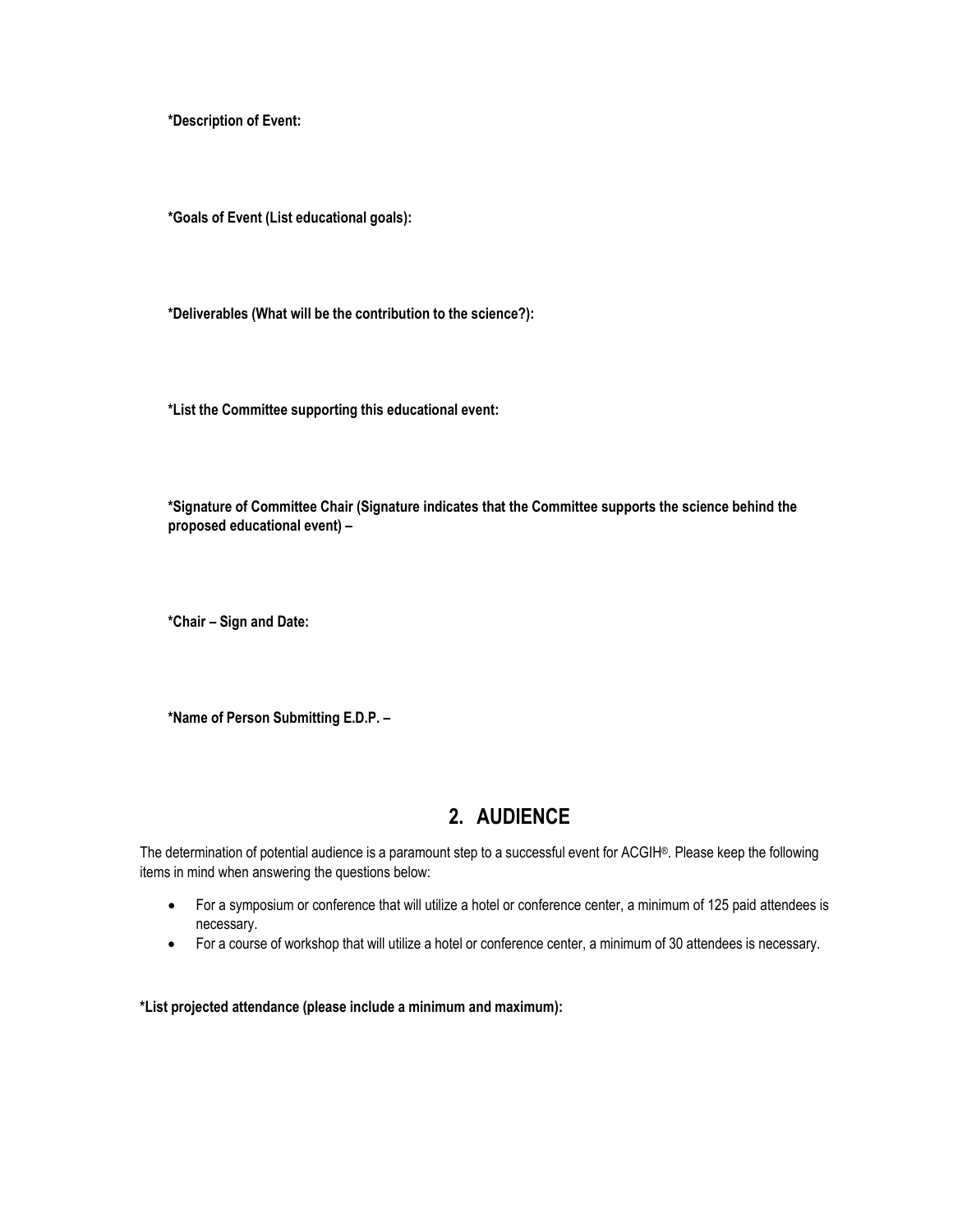**\*Give a detailed description of the potential audience:**

**\*List industries that will be interested in this event:**

**\*List other associations or organizations that may have an interest in this event:**

**\*What continuing education should be offered?**

# **3. LOGISTICS**

**\*What type of venue is needed for this event? Hotel ACGIH® Room Convention Center**

**\*Why is this type of venue needed?**

**\*Are there any special accommodations we need to be aware of?**

**1. \*What is the first choice of geographic location and why?**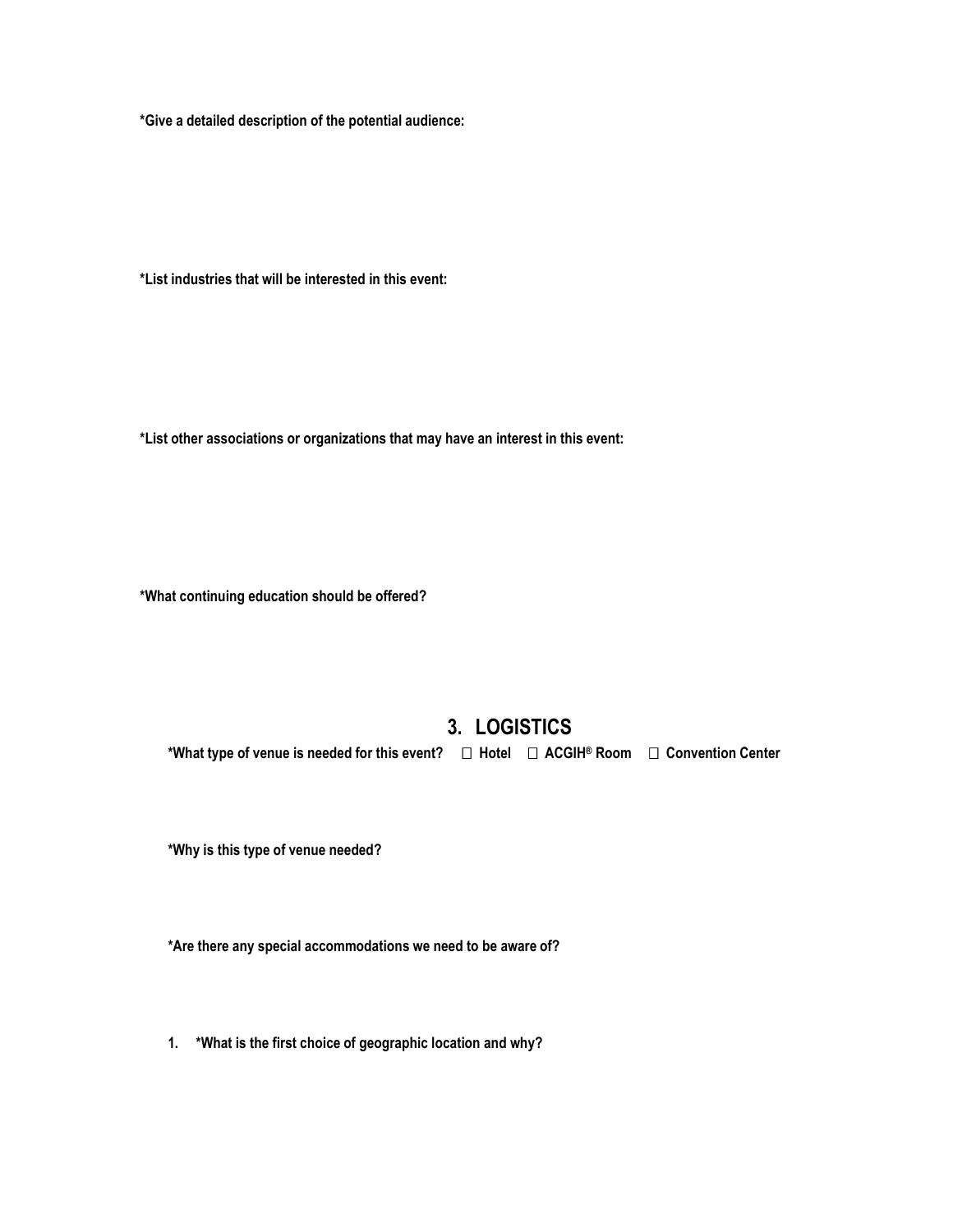- **2. \*What is the second choice of geographic location and why?**
- **3. \*When should this event be offered? Year:**
- **4. Spring Summer Fall Winter**
- **5. \*How many days will the event last?**
- **6. \*Will there be any pre- or post-event activities?**
- **7. \*List name and date of any other events you are aware of that may impact this event:**
- **8. \*List names and dates of any similar events that have been held in the past:**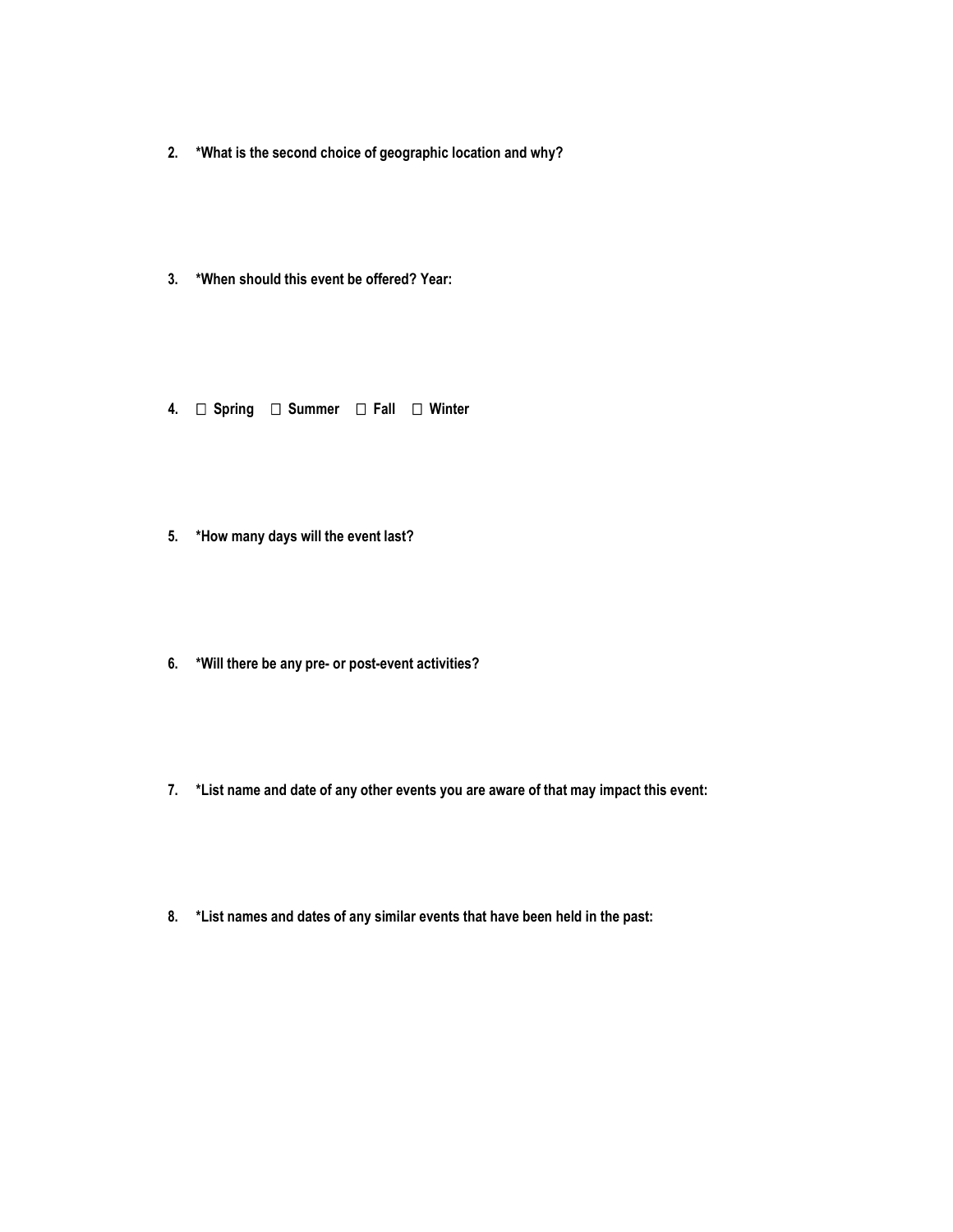# **EVENT FORMAT – SYMPOSIUM OR CONFERENCE**

# **COMPLETE THIS SECTION ONLY IF PLANNING A SYMPOSIUM OR CONFERENCE**

- **1. Will there be a keynote speaker(s)? YES NO**
- **2. If yes, how many?**
- **3. List names of potential keynote speakers:**
- **4. List the number of general or plenary sessions per day:**
- **5. Will the event have concurrent sessions? YES NO**
- **6. If yes, list the number of concurrent sessions needed each day:**
- **7. If yes, list the number of speakers needed for each concurrent session:**
- **8. Will the event have roundtables or panel discussions? YES NO**
- **9. If yes, list the number needed per day:**
- **10. Will there be any pre- or post-event activities?**
- **11. List the number of moderators needed per day:**
- **12. ACGIH® strongly encourages a "call for papers" for all conferences and symposia. If you do not plan on having a "call for papers," please explain:**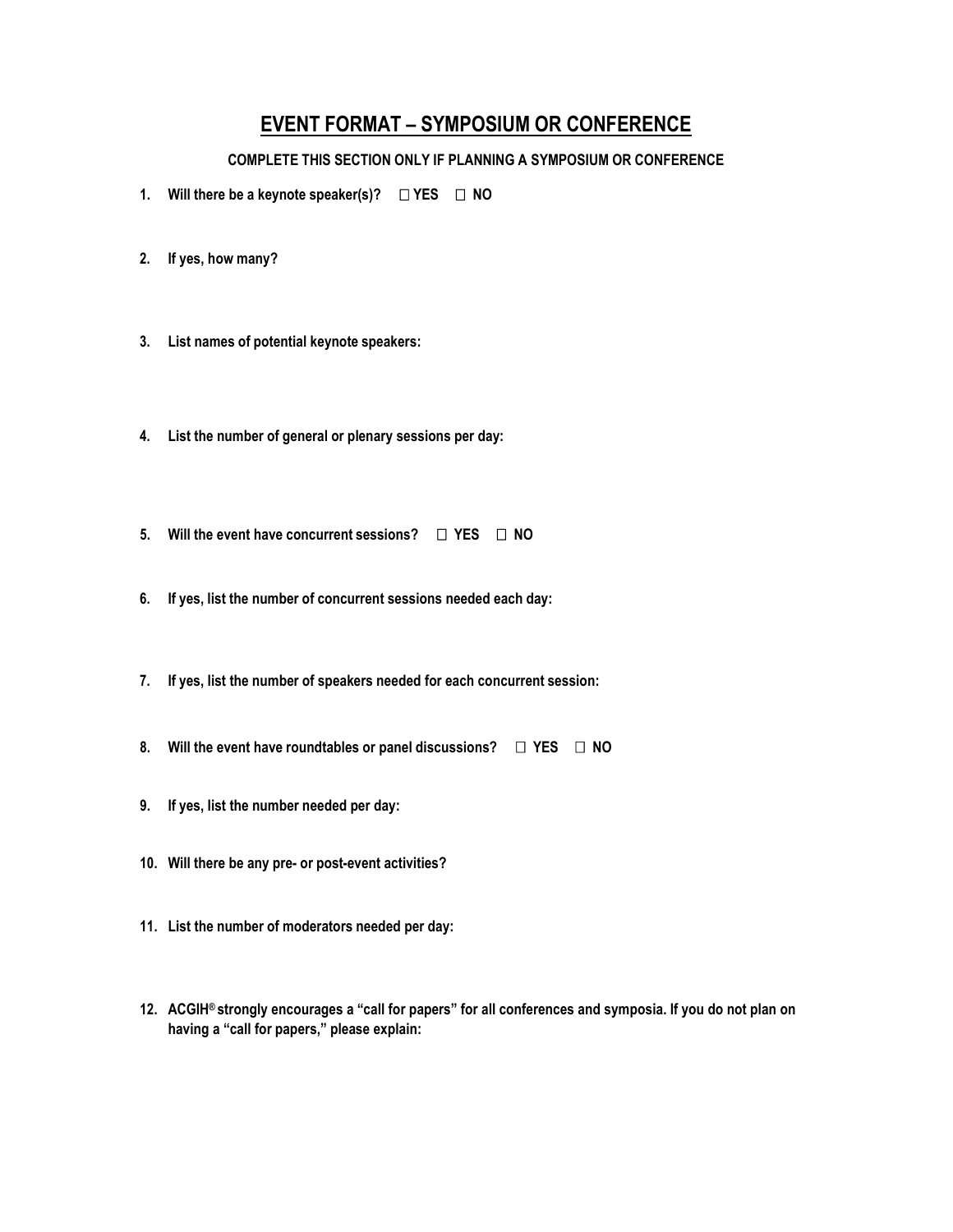**13. List outlets where the call for papers should be advertised:**

- **14. Will there be a poster session? YES NO**
- **15. Is there a desire to print an abstract book? YES NO**
- **16. Is there a desire to have a published proceeding? YES NO**
- **17. If yes, list possible journals for publication of the proceedings:**

**\****ACGIH® cannot guarantee publication in JOEH.*

# **EVENT FORMAT – COURSE OR WORKSHOP**

**COMPLETE THIS SECTION ONLY IF PLANNING A COURSE OR WORKSHOP**

- **1. List the desired number of instructors:**
- **2. List the name(s) of potential instructors:**
- **3. Will there be a demonstration section of the event? YES NO**
- **4. If yes, is there any special equipment or software needed?**
- **5. Will there be a hands-on portion of the event? YES NO**
- **6. If yes, is there any special equipment or software needed?**
- **7. Are there any books, manuals or other text needed?**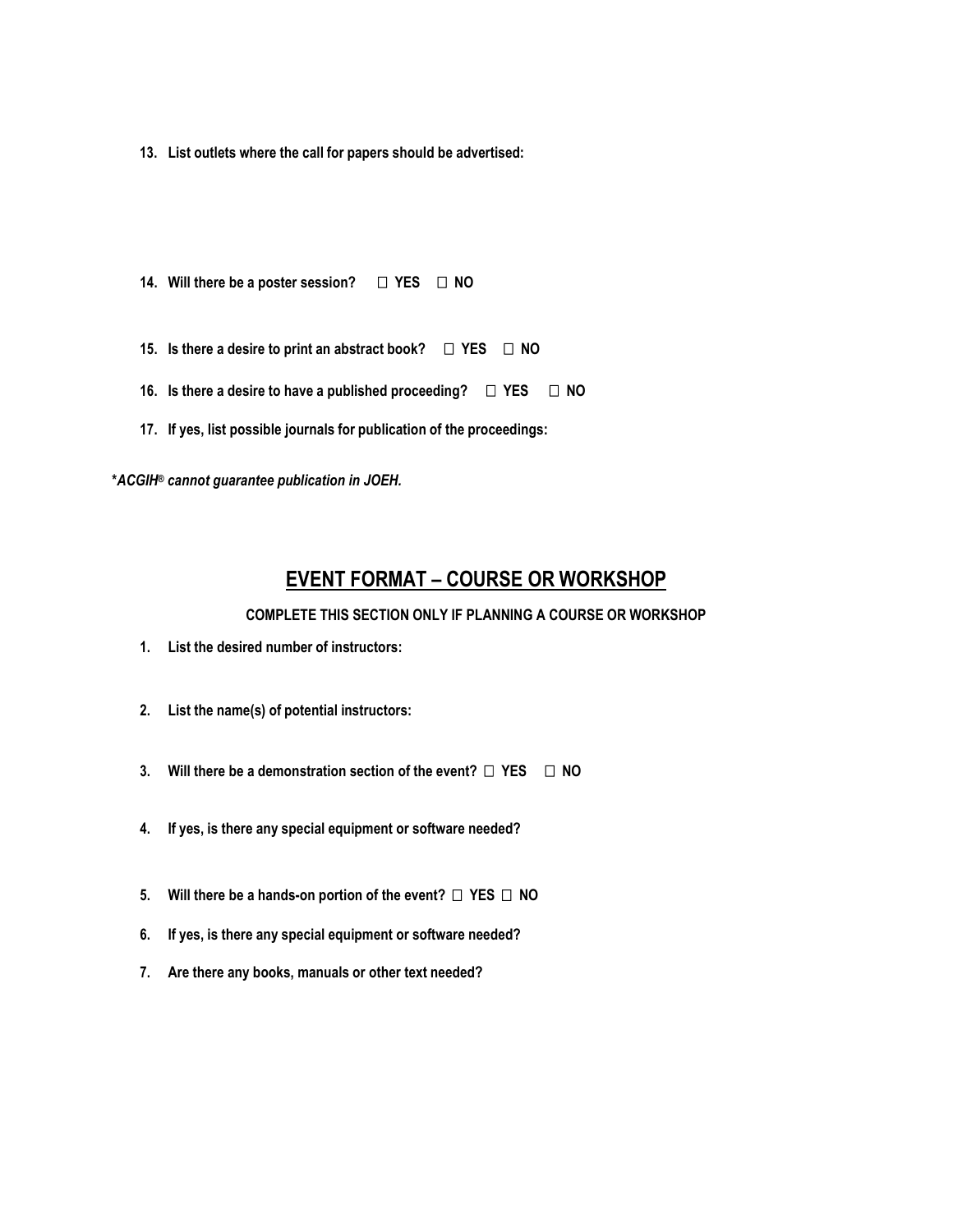# **EVENT FORMAT – DISTANCE EDUCATION**

### **COMPLETE THIS SECTION ONLY IF PLANNING AN ONLINE PROGRAM**

- **1. List the desired number of speakers:**
- **2. List name(s) of potential speakers:**
- **3. Indicate whether speakers have previously presented in an online format:**
- **4. Online courses and webinars typically have testing requirements to receive CM points. Who will develop the test?**

# **FINANCIAL**

- **1. Are there any other associations or organizations that might be willing to co-sponsor the event?**
- 2. Are there any associations or organizations that might be willing to sponsor a welcome reception or meal?
- **3. List possible sources of additional funding (include contact names):**
- **4. Projected number of individuals, if any, who will receive complimentary registrations (list by category): Speakers Task Force Committee Other**
- **5. Projected number of individuals who will receive travel support. Please specify the type and extent of support offered:**
- **6. List any extraordinary expenses anticipated (i.e., international travel support, honorarium, etc.):**